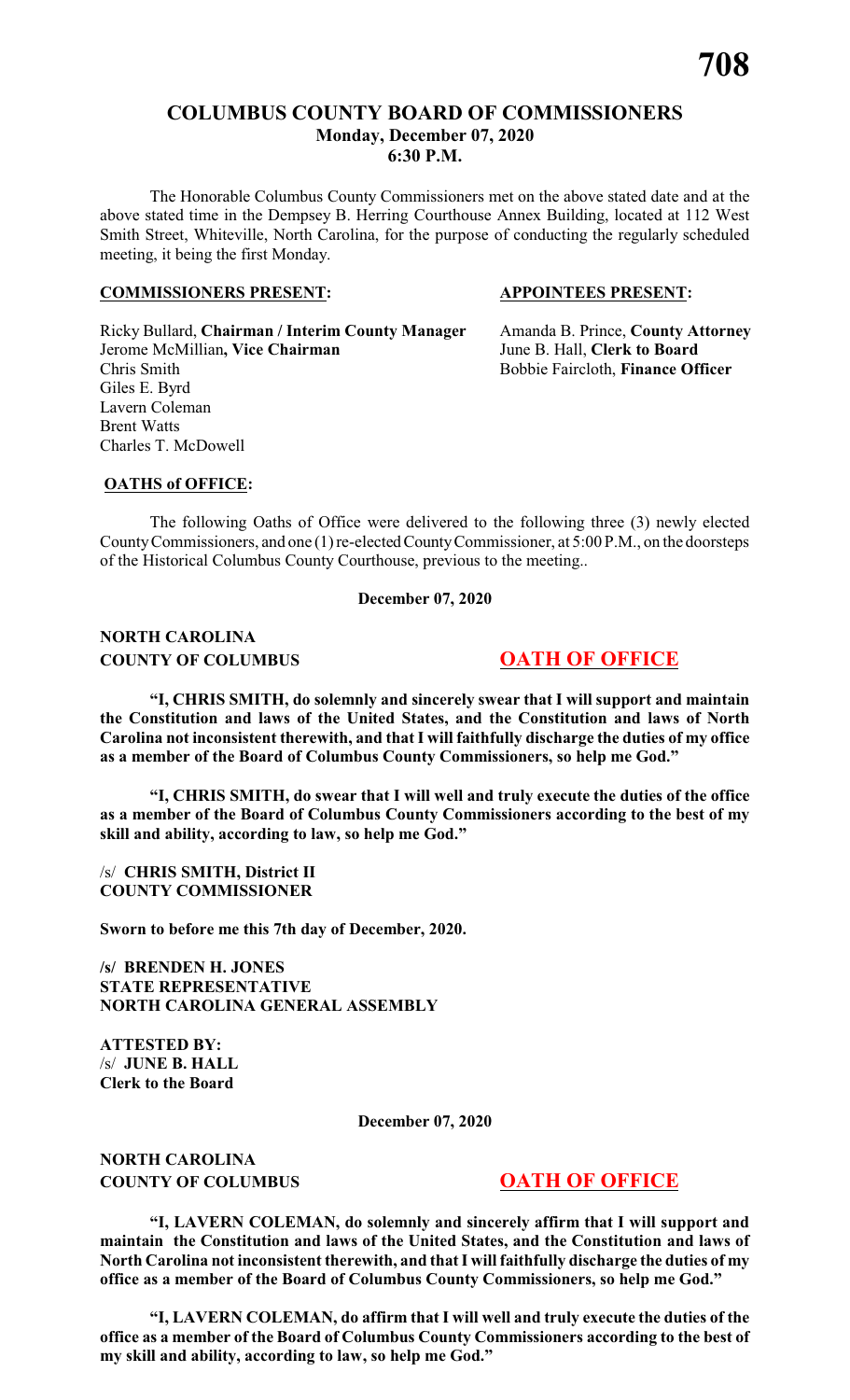/s/ **LAVERN COLEMAN, District IV COUNTY COMMISSIONER**

**Affirmed before me this 7th day of December, 2020.**

**/s/ BRENDEN H. JONES STATE REPRESENTATIVE NORTH CAROLINA GENERAL ASSEMBLY**

**ATTESTED BY:** /s/ **JUNE B. HALL Clerk to the Board**

**December 07, 2020**

# **NORTH CAROLINA COUNTY OF COLUMBUS 6 000 OATH OF OFFICE**

**"I, BRENT WATTS, do solemnly and sincerely swear that I will support and maintain the Constitution and laws of the United States, and the Constitution and laws of North Carolina not inconsistent therewith, and that I will faithfully discharge the duties of my office as a member of the Board of Columbus County Commissioners, so help me God."**

**"I, BRENT WATTS, do swear that I will well and truly execute the duties of the office as a member of the Board of Columbus County Commissioners according to the best of my skill and ability, according to law, so help me God."**

**/s/ BRENT WATTS, District V COUNTY COMMISSIONER**

**Sworn to before me this 7th day of December, 2020.**

**/s/ BRENDEN H. JONES STATE REPRESENTATIVE NORTH CAROLINA GENERAL ASSEMBLY**

**ATTESTED BY: /s/ JUNE B. HALL Clerk to the Board**

**December 07, 2020**

**NORTH CAROLINA COUNTY OF COLUMBUS 6 000 OATH OF OFFICE** 

**"I, GILES E. BYRD, do solemnly and sincerely swear that I will support and maintain the Constitution and laws of the United States, and the Constitution and laws of North Carolina not inconsistent therewith, and that I will faithfully discharge the duties of my office as a member of the Board of Columbus County Commissioners, so help me God."**

**"I, GILES E. BYRD, do swear that I will well and truly execute the duties of the office as a member of the Board of Columbus County Commissioners according to the best of my skill and ability, according to law, so help me God."**

**/s/ GILES E. BYRD, District III COUNTY COMMISSIONER**

**Sworn to before me this 7th day of December, 2020.**

**/s/ W. FRED GORE DISTRICT COURT JUDGE THIRTEENTH JUDICIAL DISTRICT**

**ATTESTED BY: /s/ JUNE B. HALL Clerk to the Board**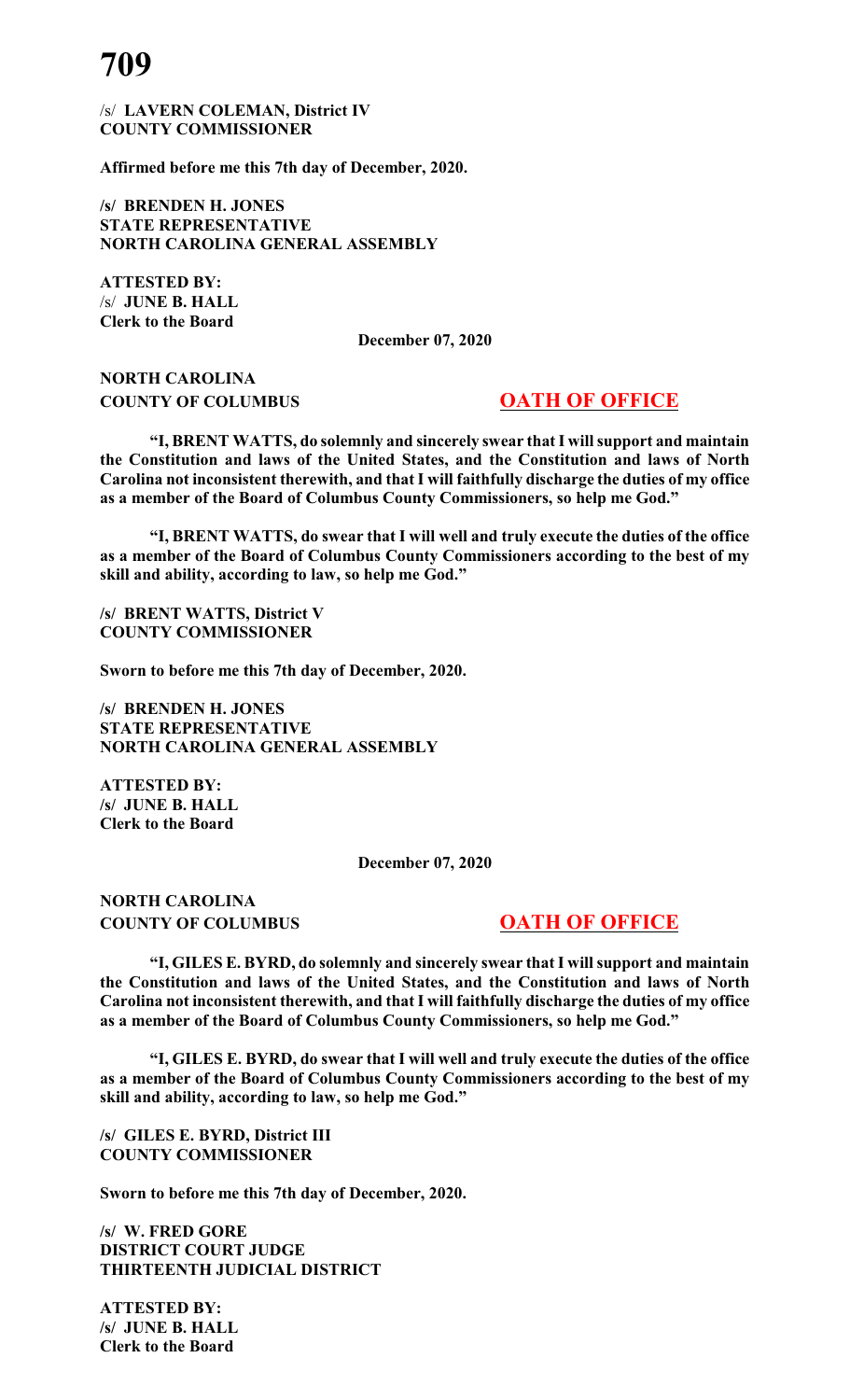# **Agenda Item #1: MEETING CALLED TO ORDER:**

At 6:30 P.M., Vice Chairman Jerome McMillian called the December 07, 2020 Columbus County Board of Commissioners Regular Session Board Meeting to order.

#### **Agenda Item #2: RE-ORGANIZATION of BOARD - ELECTION of CHAIRMAN and VICE CHAIRMAN for 2021:**

Amanda B. Prince,. Columbus County Attorney, will preside as Acting Chairman for the election of the Chairman and Vice Chairman of the Columbus County Board of Commissioners.

Ms. Prince stated the following:

- 1. At this time, we will proceed with the election of officers for the positions of Chairman and Vice-Chairman for a term of one (1) year;
- 2. We will proceed with the election of the officers pursuant to N.C.G.S. § 153A-39 and also the Rules of Procedure for the Columbus County Board of Commissioners, as adopted on February 04, 2008;
- 3. Rule Number 6 states in part, of which I will read,"...the present Chairman shall relinquish the chairmanship of the meeting to the County Attorney who shall preside over the Board only for the election of officers. The Chairman and Vice Chairman shall serve for a one (1) year term. The Board shall elect a Chairman and Vice-Chairman from among its members, who, at the conclusion of the election of officers, shall then immediately assume those positions for the ensuing year. The Board shall take nominations and vote for or against persons nominated for Chairman and Vice-Chairman separately and for each individual office.";
- 4. In order to do that, if we have more than one (1) person nominated for either of the offices, then the election will take the manner of going in reverse order, until we get a majority vote; **and**
- 5. At this time, I will open the floor for the nomination for the position of Chairman.

#### **Nominations for Chairman:**

Commissioner Lavern Coleman nominated Commissioner Ricky Bullard as Chairman, seconded by Commissioner Chris Smith. No other nominations were stated.

#### **NOMINATIONS CLOSED:**

Ms. Prince stated the nominations are now closed for Chairman. Those in favor for Commissioner Ricky Bullard to serve as Chairman, vote aye, and those opposed vote nay. The motion unanimously passed.

Commissioner Ricky Bullard will serve as Chairman for the ensuing year. I will now open the floor for the nominations for the position of Vice Chairman.

#### **Nominations for Vice Chairman:**

Commissioner McDowell nominated Vice Chairman McMillian to remain as Vice Chairman, seconded by Commissioner Brent Watts. No other nominations were stated.

#### **NOMINATIONS CLOSED:**

Ms. Prince stated the nominations are now closed for Vice Chairman. Those in favor for Vice Chairman McMillian to remain as Vice Chairman, vote aye and those opposed vote nay. The motion unanimously passed.

Vice Chairman McMillian will remain as Vice Chairman for the ensuing one (1) year.

#### **NEWLY ELECTED CHAIRMAN and VICE CHAIRMAN:**

Ms Prince stated that Commissioner Ricky Bullard will serve in the position of Chairman to the Board for the ensuing one (1) year term. Vice Chairman McMillian will remain as Vice Chairman for the ensuing one (1) year term. Congratulations to both gentlemen, and I will now turn the meeting over to Chairman Ricky Bullard.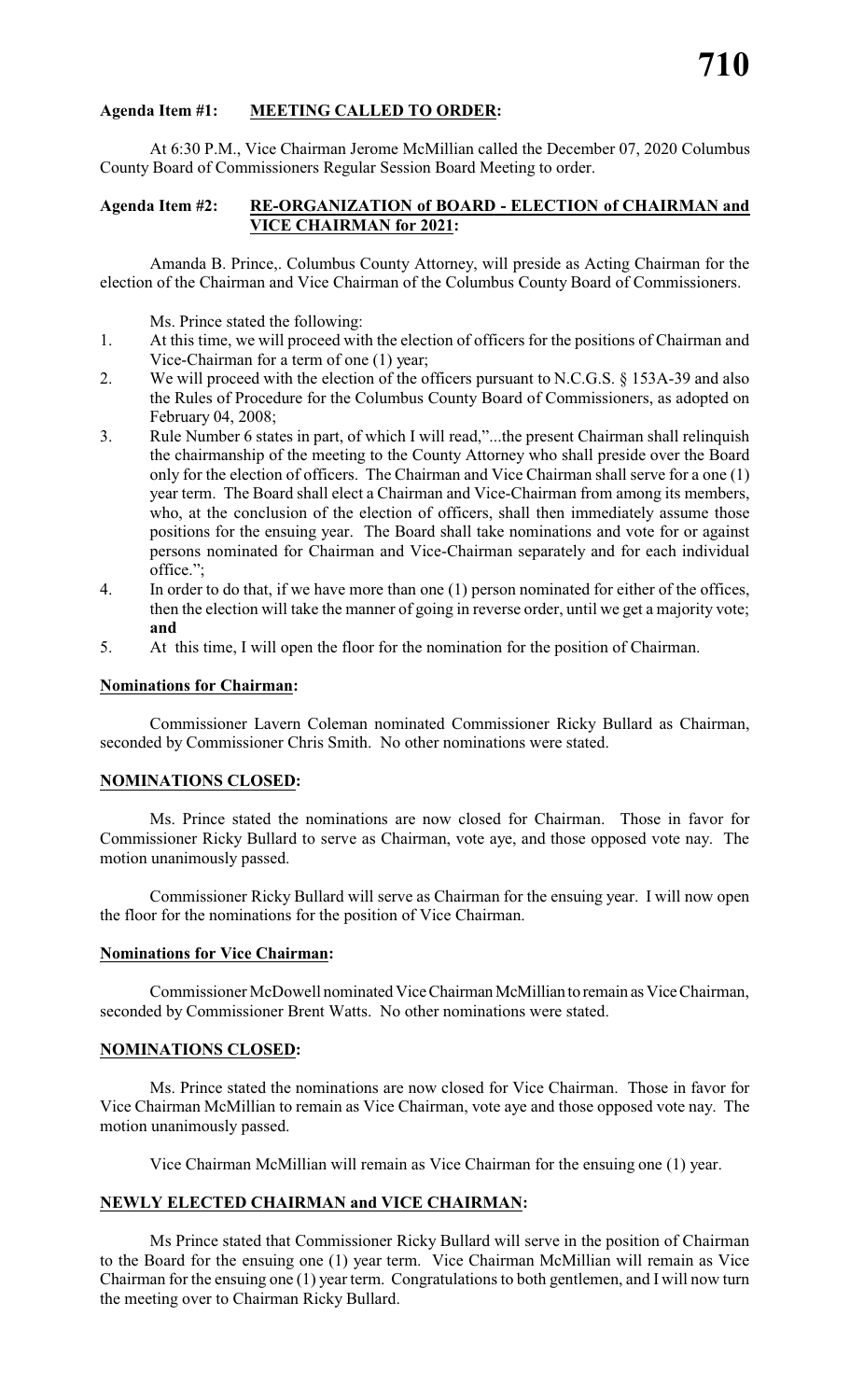# **NEWLY ELECTED CHAIRMAN PRESIDES**

# **Agenda Item #3: SURETY BONDS:**

Examination and Approval:

| <b>NAME</b>             | <b>TITLE</b>                      | <b>BOND \$</b> | <b>EXPIR</b><br><b>DATE</b> |
|-------------------------|-----------------------------------|----------------|-----------------------------|
| <b>Bobbie Faircloth</b> | Finance Officer (Columbus County) | \$50,000       | Indefinite                  |
| <b>Bobbie Faircloth</b> | <b>Travel and Tourism Board</b>   | \$50,000       | Indefinite                  |
| Steadman Jody Greene    | Sheriff                           | \$25,000       | 11/14/2021                  |
| Needom G. Hughes, IV    | Tax Administrator                 | \$25,000       | 11/25/2021                  |
| Douglas E. Ward         | Deputy Tax Administrator          | \$25,000       | Indefinite                  |
| Rachel H. Tyson         | <b>Public Housing Director</b>    | \$25,000       | 10/22/2021                  |
| Kandance Bullock        | Columbus County Registrar         | \$10,000       | 12/04/2021                  |

Commissioner Byrd made a motion to approve the above listed Surety Bonds, seconded by Vice Chairman McMillian. The motion unanimously passed.

# **Agenda Item #1 and #2: INVOCATION and PLEDGE of ALLEGIANCE:**

The invocation was delivered by Vice Chairman Jerome McMillian. Everyone in attendance stood and pledged Allegiance to the Flag of the United States of America which was led by Commissioner Charles T. McDowell.

# **Agenda Item #6: BOARD MINUTES APPROVAL:**

Commissioner McDowell made a motion to approve the November 16, 2020 Regular Session Board Meeting Minutes, as recorded, seconded by Commissioner Byrd. The motion unanimously passed.

#### **Agenda Item #7: ECONOMIC DEVELOPMENT - PROJECT COMMITMENT LETTER for US EDA GRANT APPLICATION:**

Gary Lanier, Economic Development Director, requested Board approval of an updated Project Commitment Letter to be included with the grant application to EDA.

December 07, 2020

Ms. Hillary Sherman NC Economic Development Representative Economic Development Administration US Department of Commerce

# **RE: Match Commitment Letter**

EDA Infrastructure Grant International Logistics Park

Dear Ms. Sherman:

Columbus County is applying for a \$1,800,000 EDA application for water infrastructure to serve the International Logistics Park, and the county is providing a match in the amount of \$1,351,360. The local matching funds are available, committed, and unencumbered, and the project activities in the EDA application would not start until a grant is made, if awarded.

Should you have any questions, please fo not hesitate to contact our Economic Development Director, Dr. Gary Lanier, at (910) 640-6608.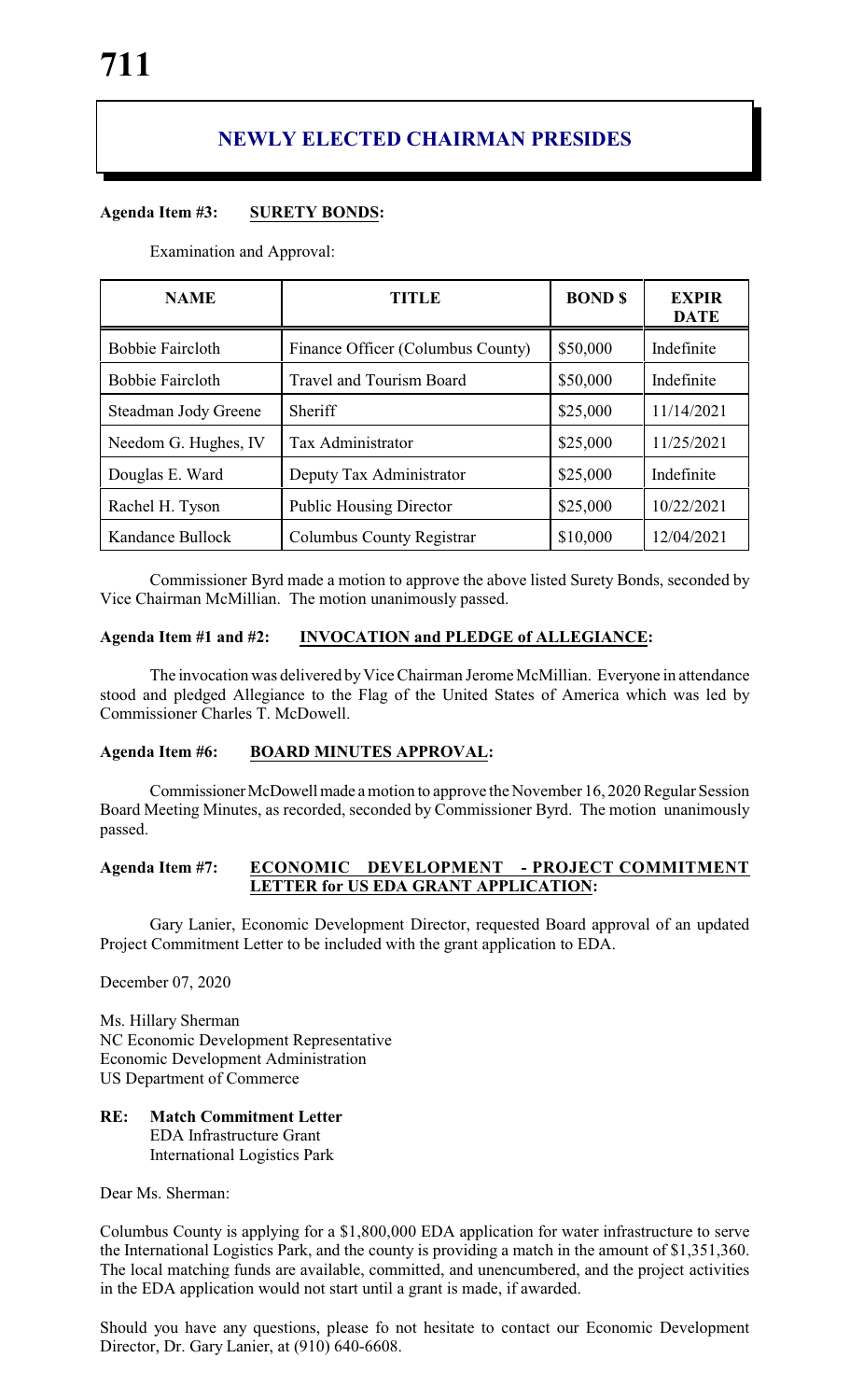#### Sincerely, /s/ **RICKY BULLARD** Columbus County Board of Commissioners

Commissioner Byrd made a motion to approve the Project Commitment Letter for US EDA Grant Application, seconded by Vice Chairman McMillian. The motion unanimously passed.

# **PUBLIC INPUT LOCATION on AGENDA:**

Chairman Bullard stated the Public Input Agenda Item needed to be relocated on the Agenda at the beginning of the meeting.

Commissioner Smith made a motion to relocate the Public Input Agenda Item to the beginning of the meeting, seconded by Commissioner Coleman. The motion unanimously passed.

# **AGENDA ADD-ONS (2):**

Chairman Bullard stated there were two (2) Agenda Add-ons that needed to be added to the December 07, 2020 Agenda, as follows.

# **Agenda Add-on #1: FINANCE - COVID-19 CARES ACT FUNDING REQUESTS:**

Bobbie Faircloth, Finance Director, is requesting Board approval of staff's recommendation for appropriation of these funds.

# **Agenda Add-on #2: EMERGENCY SERVICES - CONTRACT FOR STORAGE BUILDING - ADDITIONAL ELEVATION-:**

Kay Worley, Emergency Services Director, is requesting Board approval of Contract with E-D Caines Construction Company, to build a storage building at Emergency Services for sixty-two thousand, three hundred eighty and 00/100 (\$62,380.00) dollars, or the same building raised an additional sixteen (16") inches, not to exceed five thousand and 00/100 (\$5,000.00) dollars.

Commissioner McDowell made a motion to approve the two (2) Agenda Add-ons, seconded by Vice Chairman McMillian, as Agenda Items #7A and #7B. The motion unanimously passed.

# **Agenda Item #7A: Add-on #1: FINANCE - COVID-19 CARES ACT FUNDING REQUESTS:**

Bobbie Faircloth, Finance Director, requested Board approval of staff's recommendation for appropriation of the following CARES Act funds.

#### **CARES ACT FUNDING POSSIBLE PURCHASE OPTIONS Estimated Amount**: \$1,159,778.90

| <b>Contracted Services - custodial workers at Courthouse</b> | $(\$30,000.00)$  |
|--------------------------------------------------------------|------------------|
| <b>Departmental Supplies:</b>                                |                  |
| Triple AAA Portable Toilets - Hallsboro Court System         | $(\$640.00)$     |
| PPE, ex: hand sanitizers, masks, cleaning supplies, etc.     | $(\$57,577.90)$  |
| Defibtech lifeline CPR devices-9 for Rescue Units            | (\$153,240.00)   |
| Additional computer equipment for teleworking                | (\$25,000.00)    |
| Allocated to other governments:                              |                  |
| Columbus County Schools - First allocation                   | $(\$255,500.00)$ |
| Additional needed funds for Whiteville City School System    | $(\$56,645.00)$  |
| <b>Additional funds for County Schools</b>                   | (\$153, 151.00)  |
| Payroll for essential workers                                | (\$165,215.00)   |
| Hallsboro Court Facilities - rent for remaining months of    |                  |
| November and December                                        | (\$12,810.00)    |
| <b>SCC</b>                                                   | (\$100,000.00)   |
|                                                              |                  |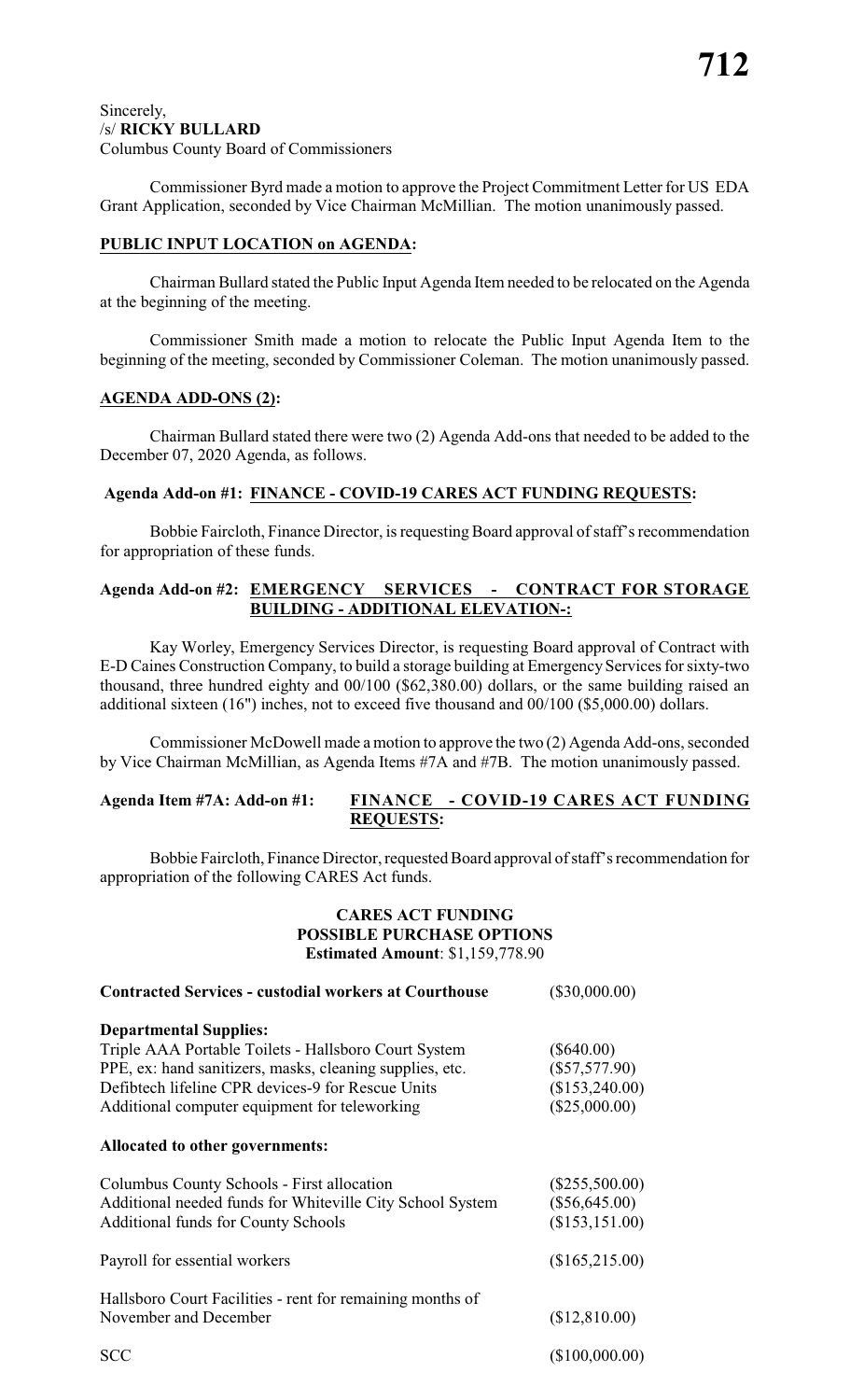Small Business Grants (\$150,000.00)

 $\frac{1}{2}$ 0.00

Commissioner McDowell made a motion to approve the CARES Act Funding, Possible Purchase Options, as presented, seconded by Vice Chairman McMillian. The motion unanimously passed.

# **MOTION for SMALL GRANTS COMMITTEE:**

Commissioner McDowell made a motion for Commissioner McDowell and Bobbie Faircloth to serve on a Small Grant Committee, seconded by Vice Chairman McMillian. The motion unanimously passed.

### **Agenda Item #7B: Agenda Add-on #2: EMERGENCY SERVICES - CONTRACT FOR STORAGE BUILDING - ADDITIONAL ELEVATION-:**

KayWorley, Emergency Services Director, requested Board approval of Contract with E-D Caines Construction Company, to build a storage building at Emergency Services for sixty-two thousand, three hundred eighty and 00/100 (\$62,380.00) dollars, or the same building raised an additional sixteen (16") inches, not to exceed five thousand and 00/100 (\$5,000.00) dollars.

Commissioner McDowell made a motion to approve the Construction Agreement with E-D Caines Construction Company, to build a storage building at Emergency Services for sixty-two thousand, three hundred eighty and 00/100 (\$62,380.00) dollars, or the same building raised an additional sixteen (16") inches, not to exceed five thousand and 00/100 (\$5,000.00) dollars, seconded by Vice Chairman McMillian. The motion unanimously passed. A copy of this contract will be on file in the County Attorney's Office, for review.

## **Agenda Item#8: SHERIFF- CREATIONand IMPLEMENTATIONof NEW UPDATED POLICES:**

The Honorable Sheriff JodyGreene requested Board approval of \$49,961.00 for creation and implementation of new updated polices for both the Sheriff's Office and Detention Center to decrease risk and liability. **(This Agenda item was tabled at the November 16, 2020 Board Meeting.)**

Vice Chairman McMillian made a motion to approve forty-nine thousand, nine hundred sixty-one and 00/100 (\$49,961.00) dollars for creation and implementation of new updated polices for both the Sheriff's Office and Detention Center to decrease risk and liability, seconded by Commissioner Coleman. The motion unanimously passed.

#### **Agenda Item #9: SOIL and WATER CONSERVATION - INCREASE the BEAVER BOUNTY to \$60.00:**

Edward E. Davis, Soil and Water Conservation Director, requested the Board to allow the increase of the beaver bounty to sixty and 00/100 (\$60.00) dollars. **(This Agenda item was tabled at the November 02 and 16, 2020 Meetings.**)

After discussion was conducted, Commissioner Byrd made a motion to increase the beaver bounty to fifty and 00/100 (\$50.00) dollars. The motion dies for a lack of a second.

Commissioner McDowell made a motion to increase the beaver bounty to sixty and 00/100 (\$60.00) dollars, seconded by Commissioner Watts. A roll-call vote was taken with the following results:

**AYES:** Chairman Bullard, Vice Chairman McMillian, Commissioners McDowell, Smith, Coleman and Watts; **and NAYS:** Commissioner Byrd.

The motion passes on a six  $(6)$  to one  $(1)$  vote.

# **Agenda Item #10: SOIL and WATER CONSERVATION - WATERSHED RESTORATION PROJECT COORDINATOR:**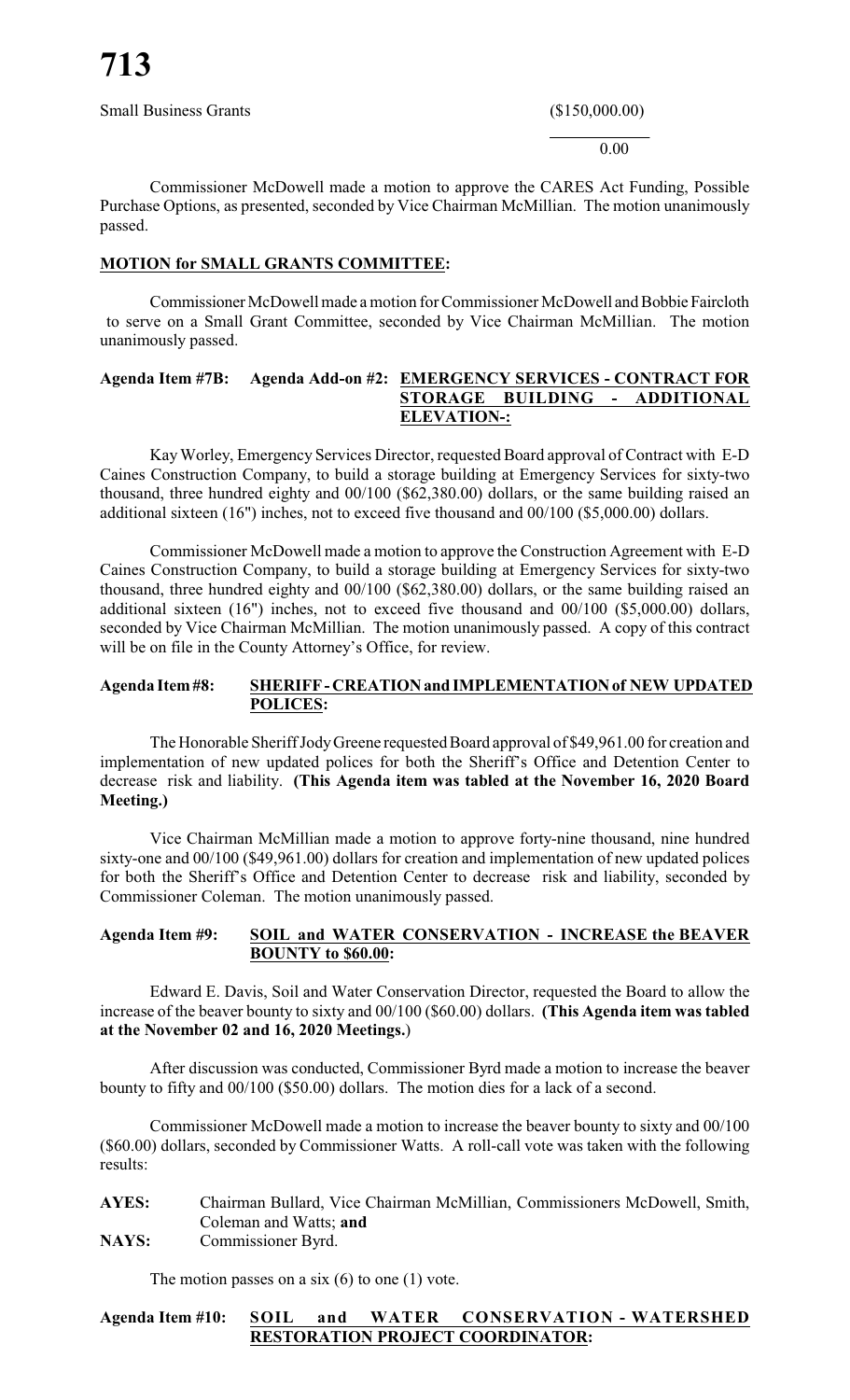Edward E. Davis, Soil and Water Conservation Director, requested Board approval of hiring a Watershed Restoration Project Coordinator.

Commissioner McDowell made a motion to approve a Watershed Restoration Project Coordinator, seconded by Vice Chairman McMillian. The motion unanimously passed.

# **Agenda Item #11: SOCIAL SERVICES - MONTHLY ADMINISTRATIVE UPDATE:**

Algernon McKenzie, Social Services Director, delivered the following November 2020 Administrative Update.

Columbus County DSS continues to participate on Covid-19 Planning Team Calls three times each week. We receive updates on the County's and State's Covid-19 status. We also share and receive information about resources to assist staff and citizens.

We are continuing interviews to fill positions that have become vacant due to staff retiring or accepting other employment.

We are happy to report, we have been able to order some laptops and personal protective equipment with the Covid-19 relief funds from DHHS. These funds are restricted in their use and must be expended by December 31, 2020. We will also be exploring other possible uses with the remaining funds. These funds will assist our Adult Protective Services and Child Protective Services Staff to continue to provide mandated services in a safe and protected manner.

We are now in our Energy Program season. We are receiving applications daily for the Crisis Intervention Program (CIP), which assists eligible individuals with heating costs. Applications are available in our lobby, by phone or can be printed from the State website.

The Low Income Energy Assistance Program (LIEAP) will begin on December 1, 2020 for those households with a person age 60 or older. This is a one-time payment to assist individuals with heating costs. Payments are sent directly to the individuals heating provider. In an effort to keep individuals safe and promote social distancing due to Covid-19, the State will be doing automatic payments to those individuals who received LIEAP last year (2019). Notices have been sent to those individuals explaining the process. Individuals who did not receive in 2019 will be able to complete an application for assistance. Staff have participated in several webinars and training sessions to prepare for this new process. Outreach will be done via flyers, webpage and radio to inform citizens about these programs.

Due to the timing of this report, the various program numbers are not available, however, they will be provided with the next update in January, as usual.

Lastly, we are continuing to provide needed services and benefits to our citizens during this difficult pandemic. Staff have worked hard to get the work done as timely as possible. We continue to provide personal protective equipment and clean common areas throughout the day. Washing hands, wearing masks and social distancing continue to be stressed during work hours.

#### **Economic Services Program Narrative**

Child Support/Paralegal and Work First Cash/Medicaid Transportation/Maintenance and Housekeeping Food and Nutrition and Family and Children's Medicaid Adult Medicaid//Rest Home and Nursing Home/Community Alternatives Program (CAP) Submitted by Cyndi Hammonds, Income Maintenance Administrator Reporting Month: **November 2020**

#### **News/Updates/Vacancies**

#### **Food and Nutrition:**

We continue to receive a steady amount of applications for this program however workers are meeting monthly compliance timeframes with getting applications processed. Recertifications continue to be automatically extended for those that are on which means caseloads are climbing due to not terminating clients. We continue to have virtual conference calls with our FNS Representative quarterly who goes over COVID policies and any other changes that may be happening. We have one in training and 1 vacancy that has just recently been filled by an inside employee who has not started in the unit yet.

#### **Adult and Family & Children's Medicaid:**

Both Medicaid Teams continue to be busy processing and recertifying. Waivers continue to be in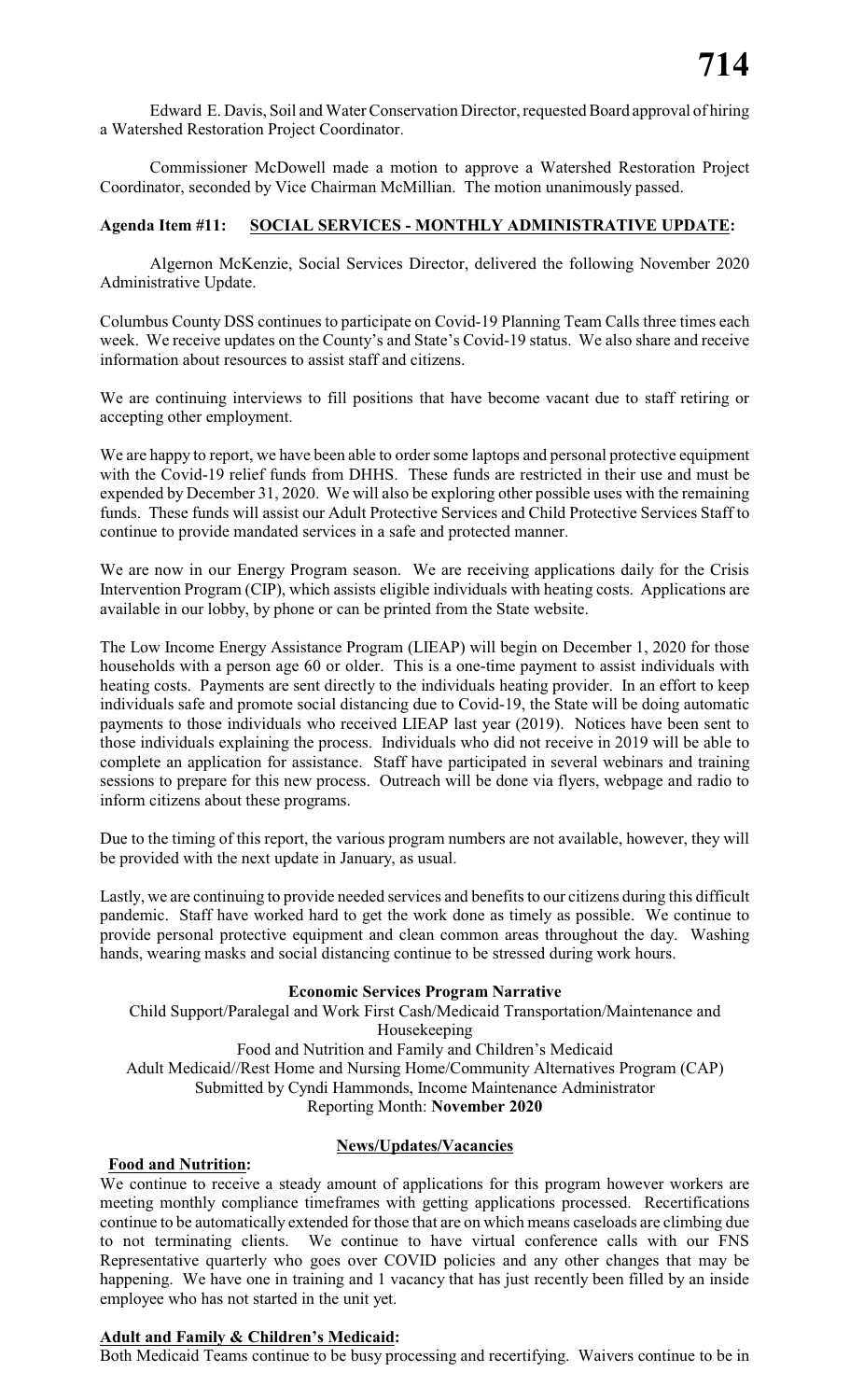place for no terminations unless for death, voluntary request or moved out of state. Open enrollment has begun for Medicare recipients to change their prescription drug plans and we are seeing an increase in applications. The Medicare for Qualified Beneficiaries Program ends each year so all that are on this program has to be recertified by the end of the year so this doubles the amount of recertifications that have to be completed on the Adult Team. We had our Medicaid quarterly conference call with our Medicaid Representative in November. Our local auditor also reviewed cases during the month of November and we are awaiting the final results. Supervisors continue to carry caseloads on the Adult Team because of the staff shortage on the Long-term Care Team. The Medicaid Teams have 2 new employees and 4 vacancies. We are in the process of interviewing for these positions.

# **Child Support and Paralegal:**

Child Support continues to go smoothly in Hallsboro. They will be preparing 410 cases for the month of November and continue to use phone interviews to establish new cases. Two court days had to be cancelled and rescheduled due to a majority of our Child Support Staff being quarantined from a positive employee in that department.

#### **Work First Cash/Medicaid Transportation/Interpreter/Maintenance and Housekeeping/Deputy:**

- WorkFirst continues to complete applications and recertification timely.
- The Help Desk ticket with Medicaid Transportation still has not been resolved and vendors that we are contracted with are getting frustrated however our hands are "tied" until it can be resolved at the Help Desk level. It has also been escalated thru our Medicaid Representative so all will know there are issues with the billing/payment process.
- Our Interpreter continues to help with transportation and the Energy Programs when not interpreting.
- Maintenance and Housekeeping continue to clean and sanitize the building throughout the day.

# **HUMAN SERVICES BOARD REPORT Melinda H. Lane, Program Manager Vacancies/Updates/News for November 2020**

#### **Intake/Investigation/Assessment:**

The Intake/Investigation/Assessment Unit continues to only have one vacancy and one worker on maternity leave. Applications have been received and interviews are being scheduled. This Unit continues to make mandated contacts to provide needed services to families and children while continuing to utilize precautions due to COVID-19. Regular updates continue to be provided from the state regarding guidance and information as things evolve. The Regional Child Welfare Consultant (RCWC) is making monthly contacts to review agency data, policy updates, and casework.

#### **In-Home Services:**

The In-Home Services Unit continues to have two vacancies. Positions have been re-advertised with no applicants thus far. This Unit continues to make mandated contacts, although short-staffed, to provide needed services to families and children while continuing to utilize precautions due to COVID-19. Regular updates continue to be provided from the state regarding guidance and information as things evolve. The amount of cases is, thankfully, leveled off at this time. The Regional Child Welfare Consultant (RCWC) is making monthly contacts to review agency data, policy updates, and casework.

#### **Foster Care/Permanency Planning:**

The Foster Care Unit continues to be fully staffed. This Unit continues to make mandated contacts to provide needed services to families and children while continuing to utilize precautions due to COVID-19. DHHS does continue to make some allowances for cases that are stable and with parent visitation by allowing the use of FaceTime, video chats, etc., although more face-to-face visits are now being conducted. Regular updates continue to be provided from the state regarding guidance and information as things evolve. This Unit continues to participate in some "virtual court," but more in-court cases are beginning to be conducted. The foster care caseload continues to increase. The Regional Child Welfare Consultant (RCWC) is making monthly contacts to review agency data, policy updates, and casework. The RCWC did review cases in early November and, although the final report has not been presented formally, the RCWC indicated a positive review.

#### **Transitional Unit:**

The Transitional unit continues to be fully staffed and the Supervisor is now back in the office. Staff are working caseloads while assisting the other Child Welfare Units as needed. This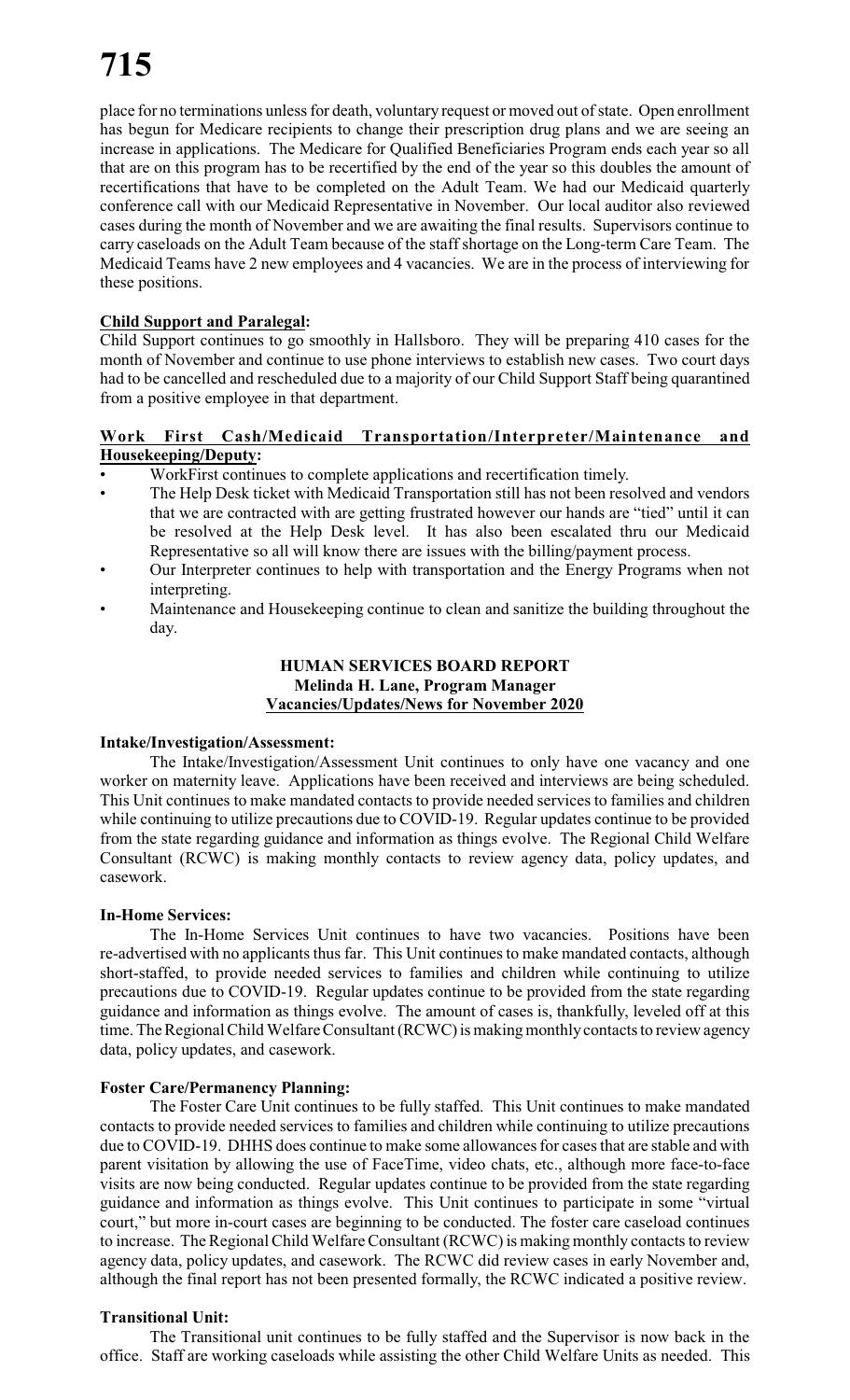Unit continues to make mandated contacts to provide needed services to families and children while continuing to utilize precautions due to COVID-19. Regular updates continue to be provided from the state regarding guidance and information as things evolve. The Foster Home Licensing worker continues to begin to move forward slowly with getting more foster homes licensed since COVID-19 has also affected getting all of the required parts of the licensure packet completed. They are conducting one-on-one time for those that might be interested in completing Deciding Together, instead of the MAPP classes. They have sent out packets in an attempt to recruit and train new prospective foster parents. The Regional Child Welfare Consultant (RCWC) is making monthly contacts to review agency data, policy updates, and casework.

#### **Adult Services:**

The Adult Services Unit continues to be fully staffed. This Unit continues to make mandated contacts to provide needed services to the elderly and disabled while utilizing precautions due to COVID-19. Referrals have been down in November. Regular updates continue to be provided from the stated regarding guidance and information as things evolve.

#### **Work First Employment:**

This Unit continues to be fully staffed, although the Supervisor position continues to be vacant. Interviews for that position are currently being conducted. COVID-19 continues to make an impact on how this Unit conducts day to day business. Telephone interviews for Work First applications, recertification's, short-term services and benefits continue to be allowed. Certain necessary application documentation can be mailed to individuals that wish to apply and when received back the worker can conduct telephone interviews to complete that application. Some application information is also being provided for pick-up in the foyer area of the agency. Workers are encouraged to make telephone contacts with clients at least every two weeks to offer support and resources to clients

#### **Child Day Care:**

The Child Day Care Unit continues to be fully staffed, although the Supervisor position continues to be vacant. Interviews are currently being conducted. COVID-19 continues to make an impact on how this Unit conducts day to day business. Day Care services are continuing to be provided and the state is working with county agencies and day cares to help them stay open as much as possible while providing a safe environment for children. DSS staff continue to work with families to ensure their services stay in place while limiting contact to the telephone as much as possible.

#### **Program Integrity:**

Program Integrity continues to be fully staffed with three workers. COVID-19 continues to limit office visits, encouraging telephone contact. Repayment agreements are being relaxed to help clients during this time.

November began the heating assistance season for the Crisis Intervention Program. Electric companies continue to enforce past due bills and disconnections. BEMC is attempting to work with families with past due amounts and Duke Energy has in place an opportunity for customers to ask for a 6 to 12-month payment plan for their past due bills. Duke Energy customers must make a payment arrangement and then fail to meet that requirement before they are eligible to apply for assistance. After the next disconnect notice is received customers only have a couple of days to prevent their services from being disconnected. Many customers have paid nothing on their bills since the Governor ordered that public utilities not be disconnected in March-April, which means many customers have bills for over \$1000, in fact, bills over \$2000-\$3000 have been seen by energy staff. This is a huge concern that has been voiced to DHHS because with the limits set by DHHS counties will not be able to get applicants out of their crisis and if they can they will not be able to assist in the winter months with heating assistance due to limits being met now. We continue to provide applications and information for pick-up in the foyer area of the agency and conduct telephone interviews to help determine eligibility. We have voiced to DHHS the concern we now have that clients will not have available assistance in the colder months with their heat since many will have exhausted the maximum allowance.

The Low Income Energy Assistance Program will begin providing assistance December 1 to those that are 60 and older and those that are disabled receiving services from the Division of Aging and Adult Services. In November, those households that received LIEAP assistance last December and currently receive FNS, received notification that they may be eligible for an automated payment this December to their heating vendor without having to complete a new application. Energy staff have been processing those that had updates that needed to be made before their automated payment could be processed.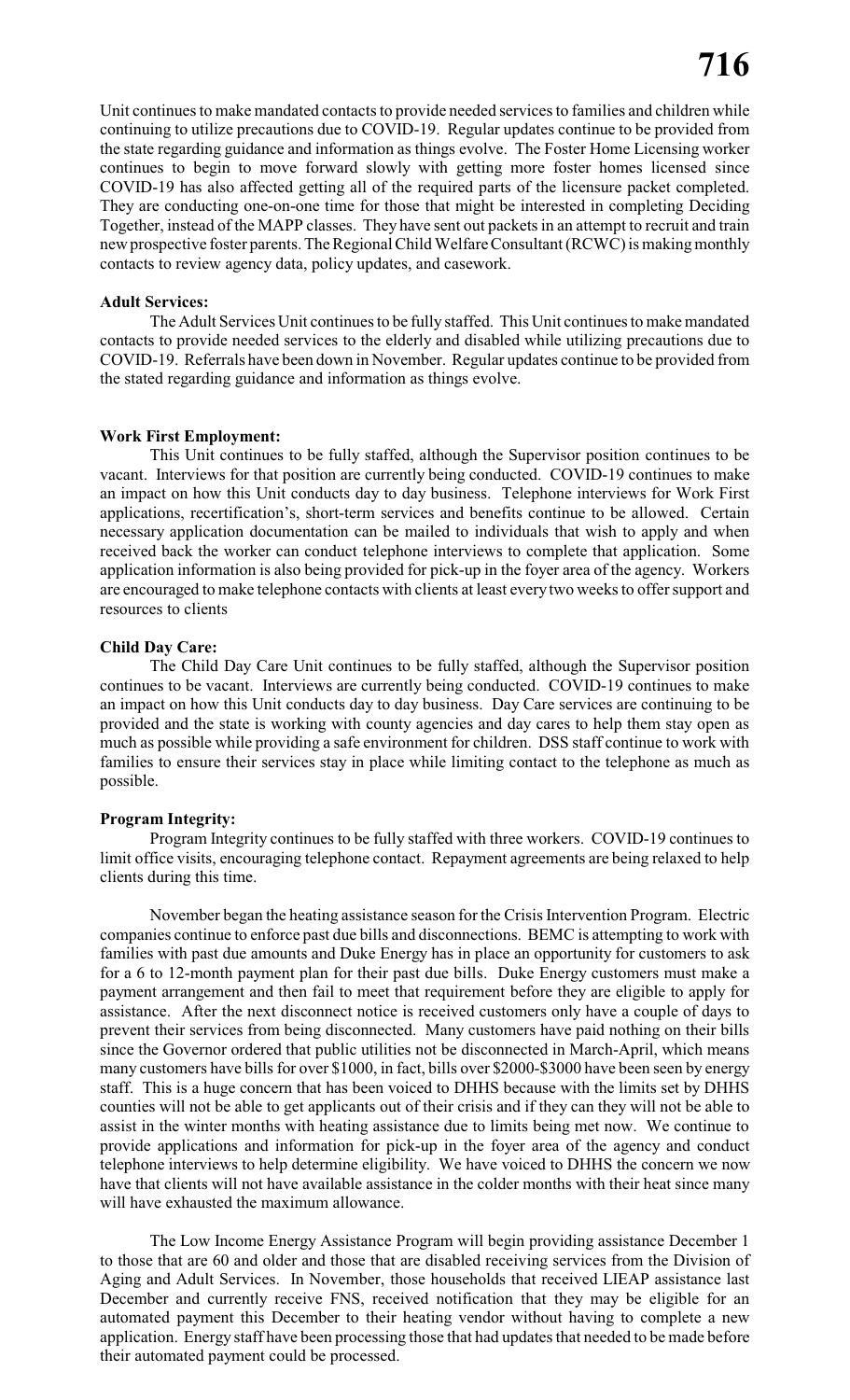#### **Agenda Item #12: FINANCE - RESOLUTION and AGREEMENT for DEPOSIT ACCOUNTS with TRUIST AND FIRST BANK:**

Bobbie Faircloth, Finance Officer, requested Board approval and adoption of the Resolutions and Agreement for Deposit Accounts with Truist and First Bank.

#### **BB&T (TRUIST) RESOLUTION AND AGREEMENT FOR DEPOSIT ACCOUNT**

I, the undersigned, am a duly elected/appointed Authorized Officer, Proprietor, Authorized Partner, Authorized Manager, or other authorized Employee of the above-named Entity duly organized and existing under the laws of the State of North Carolina; and that I am authorized to certify that the following resolutions duly adopted by the Entity, and that such resolutions are in full force and effect and have not been amended or rescinded.

**RESOLVED** that BB&T is hereby designated as a depository institution in which the funds of this Entity may, subject to the rules of BB&T, be deposited by any of its officers, agents or employees, and that any such officer, agent or employee is hereby authorized on behalf of the Entity and in its name to endorse for deposit, whether in demand or time accounts, or for negotiation or collection, any and all checks, drafts, certificates of deposit or any other payment instrument payable to the Entity, which endorsement may be writing, by stamp or otherwise, with or without signature of the person so endorsing, it being understood that on such items all prior endorsements are guaranteed by the Entity, irrespective of the lack of a guarantee by the Entity; **and**

**FURTHER RESOLVED,** that any of the individuals listed below (a "Designated Representative") is hereby authorized to open or close any deposit account with BB&T and to authorize those persons ("Authorized "Signers") who may execute a BB&T signature card on behalf of the Entity and transact business on such account:

#### **Designated Representatives:**

/s/ **BOBBIE FAIRCLOTH**, Finance Officer

/s/ **RICKY BULLARD**, Chairman of Commissioners

**FURTHER RESOLED,** that BB&T be and is hereby authorized and directed to honor, pay and charge any of the accounts of the Entity, without inquiry to or responsibility for the application of the proceeds thereof, all checks, drafts, or other orders for the payment, withdrawal or transfer of money in the accounts of or to the credit of the Entity, and to honor any authorization for the transfer of funds between different accounts whether oral, by phone or electronic means without inquiry as to the circumstances related thereto and for whatever purpose or to whomever payable, including requests for conversion into cash as well as for deduction from and payment of cash out of any deposit, and whether or not payable to , endorsed or negotiated by or for the credit of any person signing same or any other officer, agent or employee of the Entity, when signed or endorsed by an original or facsimile signature of ONE Authorized Signer; **and**

**FURTHER RESOLVED,** that BB&T be and is hereby authorized to honor, receive, or pay any items bearing the signature of any one Authorized Signer even though payment may create an overdraft or even though such items may be drawn or endorsed to the order of such signer for exchange or cashing, or in payment of the individual obligation of such signer, or for deposit to such Authorized Signer's personal account and BB&T shall not be required or be under any obligation to inquire as to the circumstances of the issuance or use of any such item or the application or disposition of such item or the proceeds thereof; **and**

**FURTHER RESOLVED,** that the Entity assumes full responsibility, and holds harmless BB&T for any and all payments made or any other action taken by BB&T in reliance upon the signatures, including facsimiles thereof, of any Authorized Signer regardless whether or not the use of the facsimile signature was unlawful or unauthorized and regardless of by whom or by what means the purported signature or facsimile signature may have been affixed if such signature reasonably resembles the specimen or facsimile signature of the Authorized Signer; **and**

**FURTHER RESOLED,** that anyDesignated Representative, or person authorized inwriting by a Designated Representative, is authorized to act on behalf of the Entity as follows: obtain information on accounts; appoint, remove or change Authorized Signers; deliver any night depository agreement; enter into any agreement for cash management services; lease a safe deposit box; enter into an agreement for deposit access device; enter into an agreement for credit cards; or enter into other agreements concerning the deposit accounts at BB&T; **and**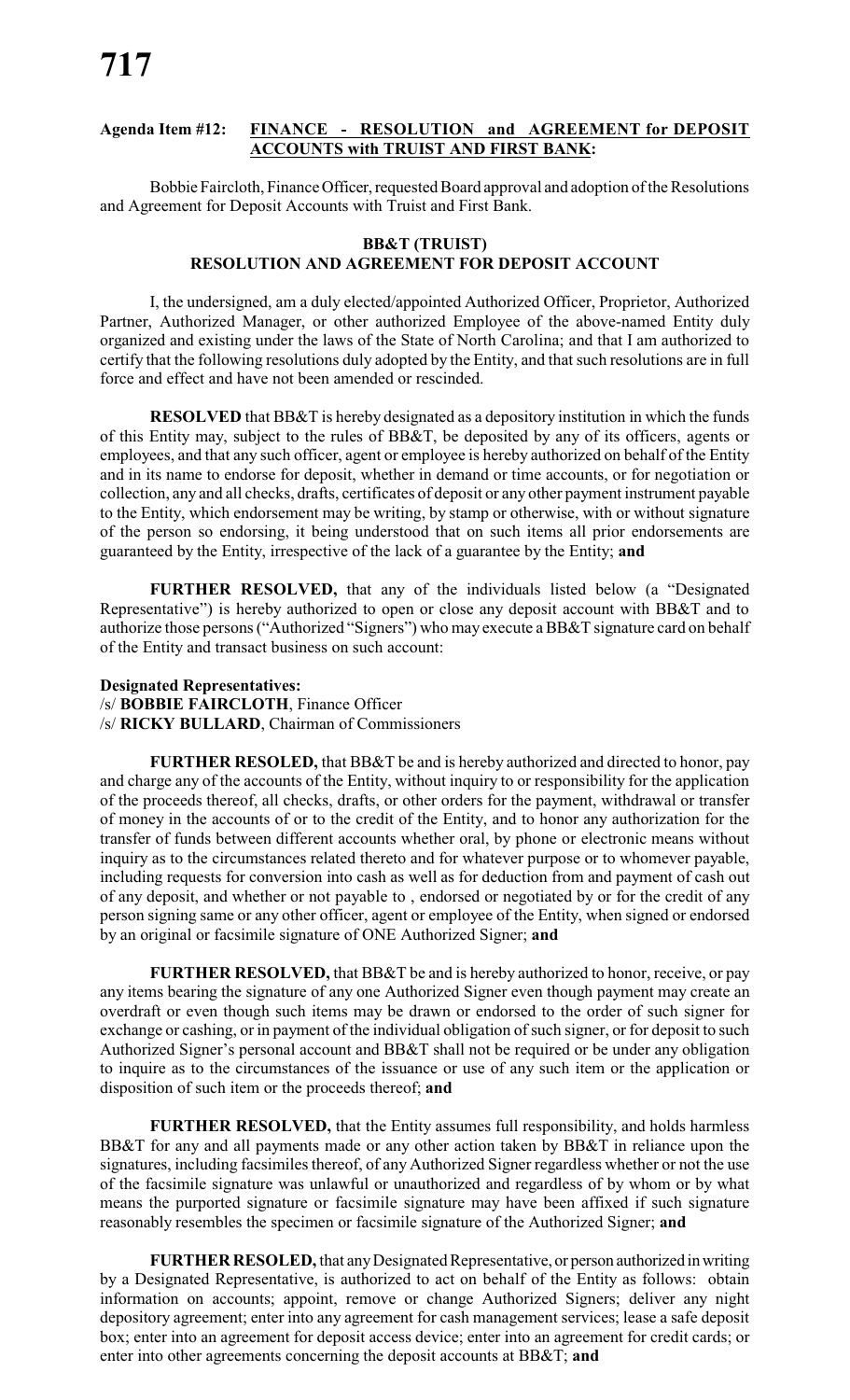**FURTHER RESOLVED,** that anyand all propr resolutions executed on behalf of the Entity are hereby revoked and that the foregoing resolutions shall remain in full force and effect until the Entity officially notifies BB&T to the contrary in writing. BB&T may conclusively presume that this Resolution and Agreement for Deposit Account and any signature cards executed pursuant hereto are in effect and that persons identified herein are properly authorized to act on behalf of the Entity. The Entity, as changes to the Designated Representative and/or Authorized Signers are made, will immediately report and certify such changes to BB&T through submission of a new Resolution and Agreement for Deposit Account and/or signature care, as applicable. BB&T shall be fully protected in relying on such certifications and shall be indemnified and saved harmless from any claims, demands, expenses, losses, or damages resulting from the signature of any Designated Representative so certified, or refusing to honor any signature not so certified; **and**

**FURTHER RESOLVED,** that all transactions by any officer, employee or agent of the Entity on its behalf and in its name prior to the delivery of this Resolution and Agreement for Deposit Account are hereby ratified and approved.

**IN WITNESS WHEREOF,** I have hereunto subscribed my name and affixed the seal, if any, of this Entity, this  $7<sup>th</sup>$  day of December, Year 2020.

/s/ **RICKY BULLARD,** Chairman Columbus County Board of Commissioners

#### **(COLUMBUS COUNTY SEAL)**

### **CORPORATE AUTHORIZATION RESOLUTION**

# **FIRST BANK COUNTY OF COLUMBUS**

I, **JUNE B. HALL**, certify that I am Clerk of the above named corporation organized under the laws of North Carolina, Federal Employer I.D. Number: 56-6000289, engaged in business under the trade name of County of Columbus, and that the resolutions on this document are a correct copy of the resolutions adopted at a meeting of the Board of Directors of the Corporation duly and properly called and held on December 07, 2020. These resolutions appear in the minutes of this meeting and have not been rescinded or modified.

**AGENTS:** Any Agent listed below, subject to any written limitations is authorized to exercise the powers granted as indicated below:

#### **/s/ RICKY BULLARD, Chairman** /s/ **BOBBIE FAIRCLOTH, Finance Director**

#### **RESOLUTIONS:**

The Corporation named on this resolution resolves that,

- 1. The Financial Institution is designated as a depository for the funds of the Corporation and to provide either financial accommodations indicated in this resolution.
- 2. This resolution shall continue to have effect until express written notice of its rescission or modification has been received and recorded by the Financial Institution. Any and all prior resolutions adopted by the Board of Directors of the Corporation and certified to the Financial Institution as governing the operation of this corporation's account(s), are in full force and effect, until the Financial Institution receives and acknowledges an express written notice of its revocation, modification or replacement. Any revocation, modification or replacement of a resolution must be accompanied by documentation, satisfactory to the Financial institution, establishing the authority for the changes.
- 3. The signature of an Agent on this resolution is conclusive evidence of their authority to act on behalf of the Corporation. Any Agent, so long as they act in a representative capacity as an Agent of the Corporation, is authorized to make any and all other contracts, agreements, stipulations and orders which they may deem advisable for the effective exercise of the powers indicated in this resolution, from time to time with the Financial Institution, subject to any restrictions on this resolution or otherwise agreed to in writing.
- 4. All transactions, if any, with respect to any deposits, withdrawals, rediscounts and borrowings by or on behalf of the Corporation with the Financial Institution prior to the adoption of this resolution are hereby ratified, approved and confirmed.
- 5. The Corporation agrees to the terms and conditions of any account agreement, properly opened by any Agent of the Corporation. The Corporation authorizes the Financial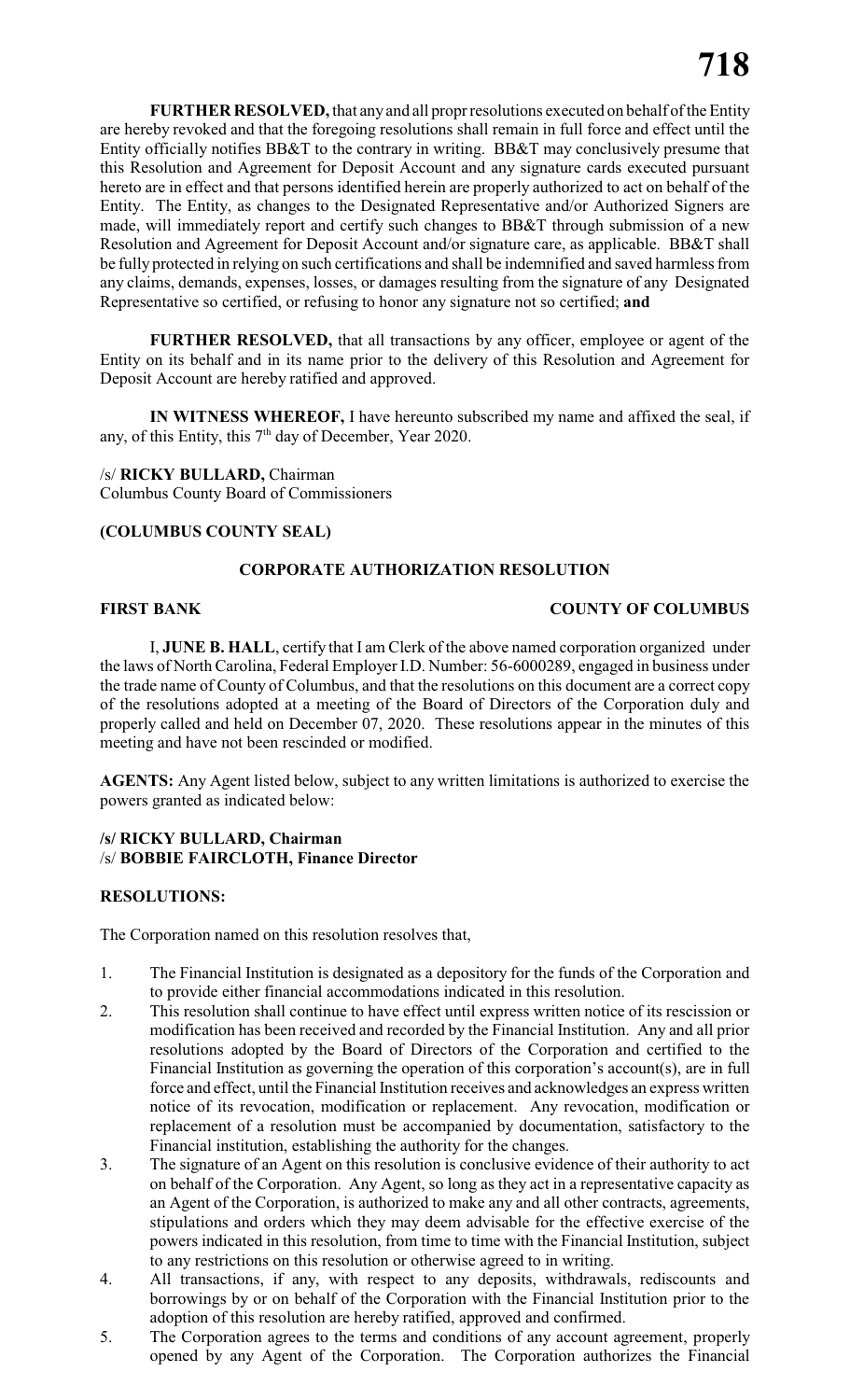Institution, at any time, to charge the Corporation for all checks, drafts, or other orders, for the payment of money, that are drawn on the Financial Institution, so long as they contain the required number of signatures for this purpose.

- 6. The Corporation acknowledges and agrees that the Financial Institution may furnish at its discretion automated access devices to Agents of the Corporation to facilitate those powers authorized by this resolution or other resolutions in effect at the time of issuance. The term "automated access device" includes, but is not limited to, credit cards, automated teller machines (ATM), and debit cards.
- 7. The Corporation acknowledges and agrees that the Financial Institution may rely on alternative signature and verification codes issued to or obtained from the Agent named on this resolution. The term "alternative signature and verification codes" includes, but is not limited to, facsimile signatures on file with the Financial Institution, personal identification numbers (PIN), and digital signatures. If a facsimile signature specimen has been provided on this resolution, (or that are filed separately by the Corporation with the Financial Institution from time to time) the Financial Institution is authorized to treat the facsimile signature as the signature of the Agent(s) regardless of by whom or by what means the facsimile signature may have been affixed so long as it resembles the facsimile signature specimen on file. The Corporation authorizes each Agent to have custody of the Corporation's private key used to create a digital signature and to request issuance of a certificate listing the corresponding public key. The Financial Institution shall have the responsibility or liability for unauthorized use of alternative signature and verification codes unless otherwise agreed in writing.

**Effect on Previous Resolutions.** This resolution supersedes resolution dated December 02, 2019. If not completed, all resolutions remain in effect.

#### **Certification of Authority:**

I further certify that the Board of Directors of the corporation has, and at the time of adoption of this resolution had, full power and lawful authority to adopt the resolutions stated above and to confer the powers granted above to the persons named who have full power and lawful authority to exercise the same.

**IN WITNESS WHEREOF,** I have subscribed my name to this document and affixed the seal of the Corporation on December 07, 2020.

#### /s/ **JUNE B. HALL, Clerk to Board**

#### **(Columbus County Seal)**

Commissioner Byrd made a motion to approve the Resolutions and Agreements with Truist (BB&T) and First Bank, seconded by Commissioner Smith. The motion unanimously passed.

#### **Agenda Item #13: RESOLUTION - APPROVAL and ADOPTION of SIGNATORY RESOLUTION by the COLUMBUS COUNTY BOARD of COMMISSIONERS:**

June B. Hall, Clerk to the Board, requested Board approval and adoption of the following Signatory Resolution by the Columbus County Board of Commissioners.

# **SIGNATORY RESOLUTION by the COLUMBUS COUNTY BOARD OF COMMISSIONERS**

**WHEREAS,** in the execution of business matters and other pertinent transactions pertaining to the operations of local government affairs, it is necessary, and legally required, to have on board a Chairman and Vice Chairman to serve on behalf and in the best interest of the Columbus County Board of Commissioners and the citizens of Columbus County; **and**

**WHEREAS,** at the first regular scheduled meeting in the month of December, annually, a Chairman and Vice Chairman is voted on and elected from the now seven (7) member Columbus County Board of Commissioners; **and**

**WHEREAS,** the Chairman and Vice Chairman of the said Columbus County Board of Commissioners, or their designee, have due authority to sign, execute and administer any and all documents on behalf, and in the best interest, of Columbus County.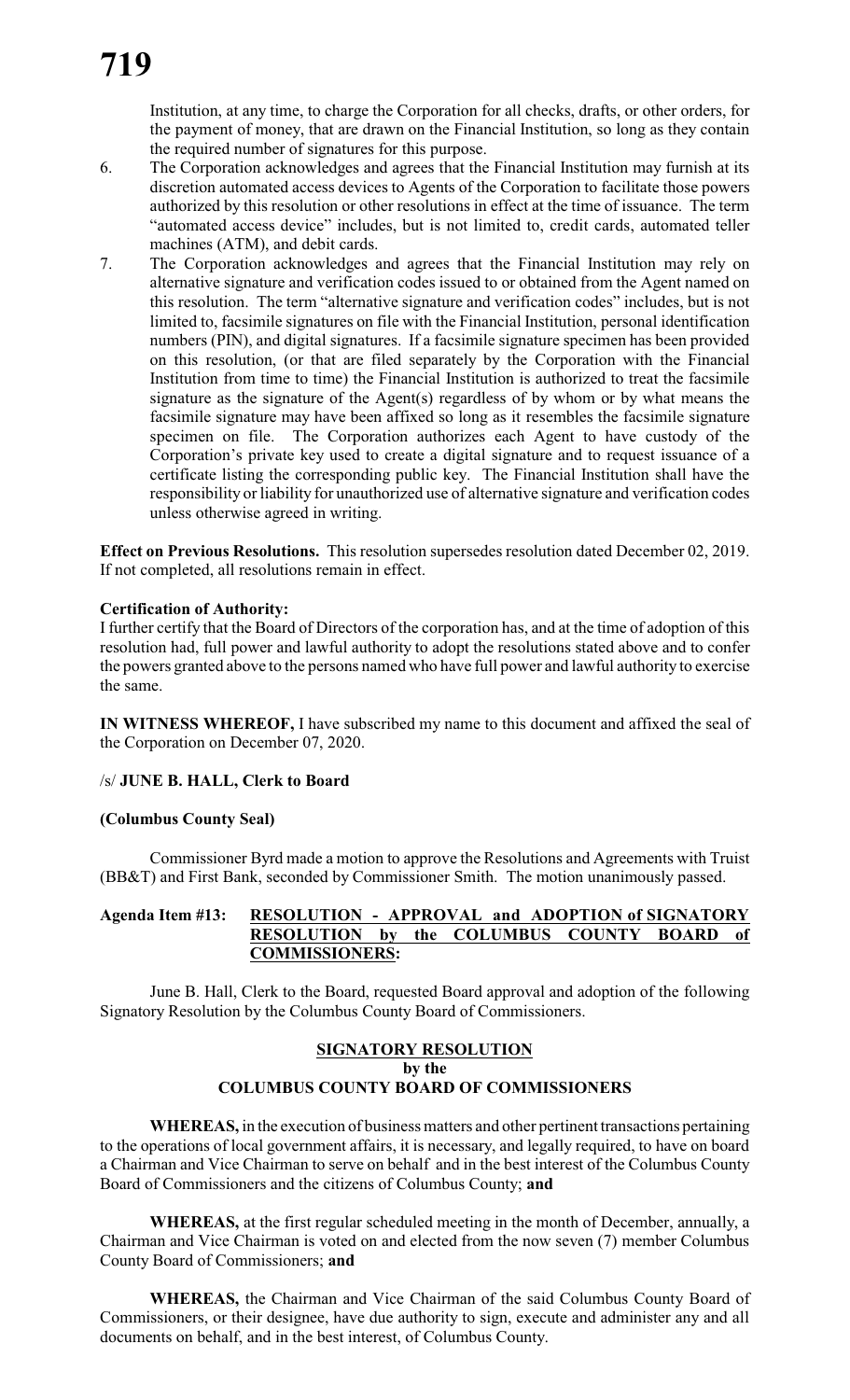**THEREFORE, BE IT RESOLVED,** by popular vote of the seven (7) member Columbus County Board of Commissioners, on the 7th day of December, 2020, Commissioner Ricky Bullard has been duly elected to serve as Chairman and Commissioner Jerome McMillian has been duly elected to serve as Vice Chairman for the Columbus County Board of Commissioners, or their designee, to sign, execute and administer any and all documents necessary in the normal operation of business and related affairs for the Columbus County Board of Commissioners and the citizens of Columbus County. The aforementioned will serve in these capacities until the first regular scheduled meeting in December, 2021.

**ADOPTED** this the 7th day of December, 2020.

### **COLUMBUSCOUNTYBOARDOFCOMMISSIONERS** /s/ **RICKY BULLARD, Chairman**

#### **ATTESTED BY:** /s/ **JUNE B. HALL, Clerk to Board**

Commissioner Byrd made a motion to approve and adopt the Signatory Resolution by the Columbus County Board of Commissioners, seconded by Vice Chairman McMillian. The motion unanimously passed.

#### **Agenda Item #14: APPOINTMENTS - COMMITTEES/BOARDS/COMMISSIONS:**

June B. Hall, Clerk to the Board, requested the following appointments/reappointments/replacements be made to the following boards/committees/commissions.

#### **MOTION:**

Commissioner McDowell made a motion for the County Attorney to review the Committees/Boards' Bylaws that state limitations on an appointee's term, to be changed to state at the pleasure of the Commissioner, seconded by Commissioner Byrd. The motion unanimously passed.

| <b>COMMITTEE</b>                                                                                  | ZONE/<br><b>EB</b>                          | PERSON(S)                                                                               | <b>EXPIR.</b><br><b>DATE</b>             | <b>BOARD</b><br><b>ACTION</b>                                              |
|---------------------------------------------------------------------------------------------------|---------------------------------------------|-----------------------------------------------------------------------------------------|------------------------------------------|----------------------------------------------------------------------------|
| Animal Control Advisory Council                                                                   | I                                           | William Christopher<br>Barnhill                                                         | 08/06/2020                               | <b>Re-Appoint</b>                                                          |
| <b>Emergency Communications</b><br><b>Oversight Committee</b>                                     | $\Pi$<br>$\mathbf{H}$<br>IV<br>$\mathbf{V}$ | Mike Bartley<br>William Rushing<br><b>John Russ</b><br>Jerry Hodges                     | 12/2020<br>12/2020<br>12/2020<br>12/2020 | <b>Re-Appoint</b><br><b>Re-Appoint</b><br><b>Re-Appoint</b><br><b>HOLD</b> |
| Health (Board of)                                                                                 | <b>IV</b><br>$\mathbf{I}$<br>EB             | H.L. "Drew" Cox<br>Darryl J. Diefes, D.D.S.<br>Pat Ray (At Large)<br>M=Byrd S=Mc Dowell | 12-31-2020<br>12-31-2020<br>12-31-2020   | <b>Re-Appoint</b><br><b>Re-Appoint</b><br><b>Re-Appoint</b>                |
| Columbus Regional Healthcare<br>System                                                            | EB                                          | Giles E. Byrd<br>M=McD S-Smith<br>-Vacant-<br>M=McD S=McMillian                         | 12-2020<br>12-2020                       | <b>Re-Appoint</b><br><b>Brent Watts</b>                                    |
| <b>EMS Peer Review Committee</b><br>(2 Commissioners)<br><b>M=McMillian S=McDowell</b>            | EB                                          | -Vacant-<br>-Vacant-                                                                    | 12-04-2020<br>12-04-2020                 | <b>Chris Smith</b><br>Lavern<br>Coleman                                    |
| <b>Fire Peer Review Committee</b><br>(2 Commissioners)<br>M=Byrd S=McMillian                      | EB                                          | Charles T. McDowell<br><b>Ricky Bullard</b>                                             | 12-04-2020<br>12-04-2020                 | <b>Re-Appoint</b><br><b>Re-Appoint</b>                                     |
| Housing Advisory Committee                                                                        | $\rm III$                                   | David Solomon                                                                           | 06-30-2020                               | <b>Re-Appoint</b>                                                          |
| <b>Industrial Facilities Pollution</b><br><b>Control Financing Authority</b><br>M=Byrd S=McDowell | EB<br>EB                                    | David McPherson<br>Henry Campbell                                                       | 06-30-2020<br>06-30-2020                 | <b>Re-Appoint</b><br><b>Re-Appoint</b>                                     |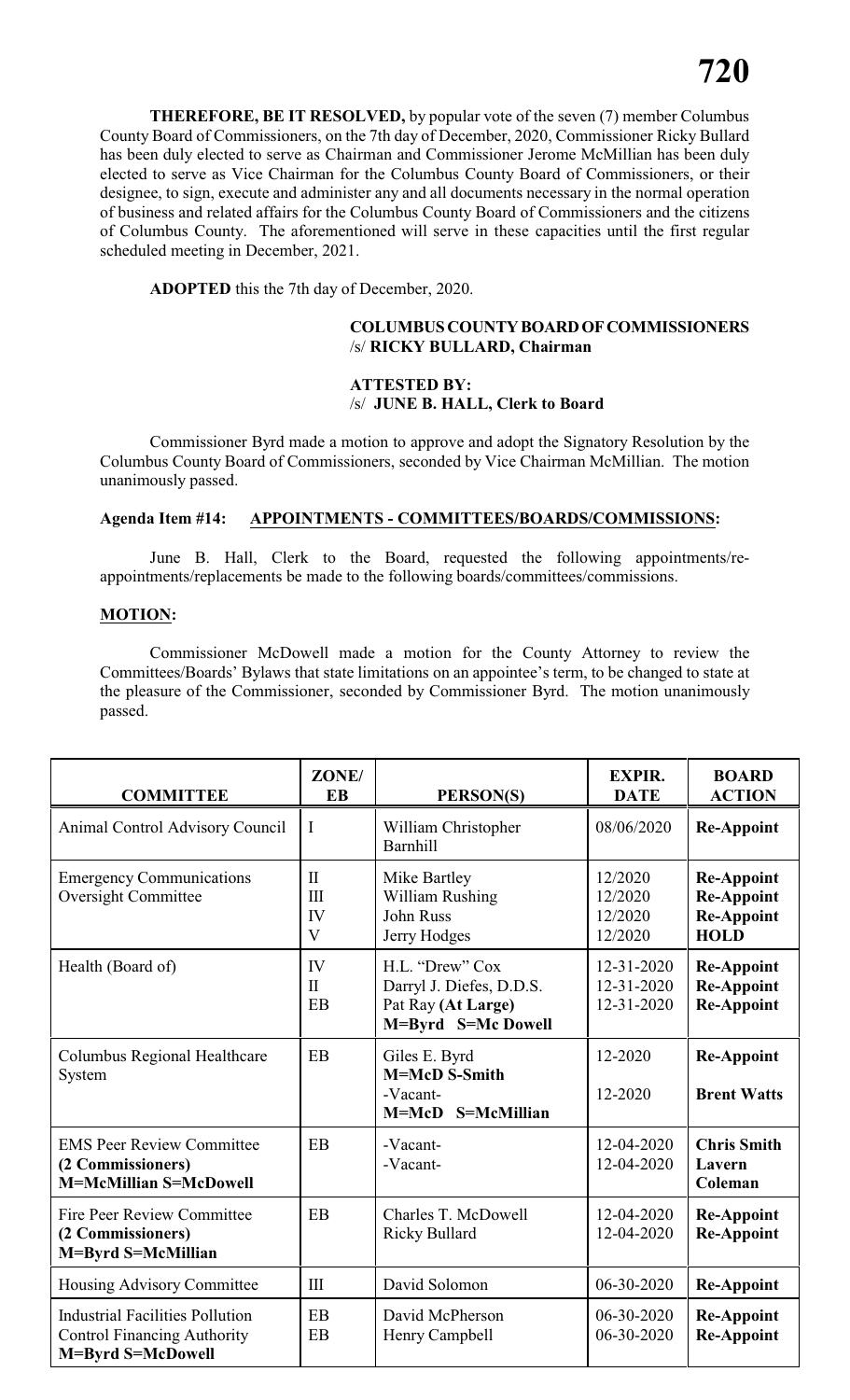| <b>COMMITTEE</b>                                                                                                 | ZONE/<br><b>EB</b>                                                           | PERSON(S)                                                                                         | <b>EXPIR.</b><br><b>DATE</b>                                                                               | <b>BOARD</b><br><b>ACTION</b>                                                                                |
|------------------------------------------------------------------------------------------------------------------|------------------------------------------------------------------------------|---------------------------------------------------------------------------------------------------|------------------------------------------------------------------------------------------------------------|--------------------------------------------------------------------------------------------------------------|
| Juvenile Crime Prevention<br>Council<br><b>M=Watts</b><br>S=Coleman                                              | EB<br>I<br>$\mathbf{I}$<br>$\mathop{\rm III}\nolimits$<br>IV<br>V<br>VII     | County Commissioner<br>Appointee<br>Appointee<br>Appointee<br>Appointee<br>Appointee<br>Appointee | To be<br>replaced<br>due to lack<br>$\sigma$ f<br>attendance.<br>(See e-mail<br>from Julie<br>Strickland.) | <b>Table</b><br><b>Table</b><br><b>Table</b><br><b>Table</b><br><b>Table</b><br><b>Table</b><br><b>Table</b> |
| Lower Cape Fear Water and<br><b>Sewer Authority</b>                                                              | EB                                                                           | <b>Trent Burroughs</b><br>(Does not have to be a<br><b>Commissioner to serve.)</b>                | See e-mail<br>from Tim<br>H.<br>Holloman                                                                   | <b>Chris Smith</b>                                                                                           |
| Parks and Recreation Advisory<br>Board                                                                           | $\mathbf{I}$<br>$\mathop{\mathrm{III}}\nolimits$<br>IV<br>V                  | C. Lloyd Lennon, Jr.<br>Fannie Walden<br>Karlyn Stephens<br>Charles Milligan                      | 12/2020<br>12/2020<br>12/2020<br>12/2020                                                                   | <b>Re-Appoint</b><br><b>Re-Appoint</b><br><b>Jared Bracey</b><br><b>Thomas</b><br><b>McClelland</b>          |
| Planning Board (See Bylaws)                                                                                      | VII                                                                          | Daryl Hardwick                                                                                    | 09-30-2020                                                                                                 | <b>Re-Appoint</b>                                                                                            |
| Board of Adjustments (Columbus<br>County)<br>(See Bylaws)                                                        | $\mathop{\rm III}\nolimits$<br>IV<br>VI                                      | Jerry Freeman<br>Cameron Byrd<br>Jonathan Williams                                                | 09-30-2020<br>09-30-2020<br>09-30-2020                                                                     | <b>Re-Appoint</b><br>Rod<br><b>McPherson</b><br><b>Re-Appoint</b>                                            |
| Southeastern Community &<br>Family Services, ? Inc. (Replaces<br><b>Four-County Community</b><br>Services, Inc.) | EB                                                                           | Wanda Killens                                                                                     | 07-21-2019                                                                                                 | <b>Re-Appoint</b>                                                                                            |
| <b>Tourism Development Authority</b>                                                                             | $\mathbf{I}$<br>$\mathop{\mathrm{III}}\nolimits$<br>IV<br>$\mathbf V$<br>VII | Greg Parker<br>Brenda Troy<br>Nancy Sigmon<br>Jennie Johnson<br>Rhonda Dutton                     | 12/2020<br>12/2020<br>12/2020<br>12/2020<br>12/2020                                                        | <b>Re-Appoint</b><br><b>Re-Appoint</b><br><b>Re-Appoint</b><br><b>Re-Appoint</b><br><b>Re-Appoint</b>        |
| Water and Sewer Advisory Board                                                                                   | $\mathbf{I}$<br>$\rm III$                                                    | -Vacant-<br>Margaret Gordon                                                                       | 06/02/2020<br>06/02/2020                                                                                   | <b>Matt Smith</b><br><b>Re-Appoint</b>                                                                       |

# **RECESSREGULARSESSIONand enter into COLUMBUS COUNTY WATER and SEWER DISTRICTS I, II, III, IV and V BOARD MEETING:**

At 7:42 P.M., Commissioner McDowell made a moiton to recess Regular Session and enter into a **combination meting** of Columbus County Water and Sewer Districts I, II, III, IV and V Board Meeting, seconded by Commissioner Byrd. The motion unanimously passed.

# **Agenda Item#15: COLUMBUS COUNTY WATER and SEWER DISTRICTS I, II, III, IV and V BOARD MEETING MINUTES:**

November 16, 2020 Columbus County Water and Sewer Districts I, II, III, IV and V Board Meeting **(5 Sets)**

Commissioner Byrd made a motion to approve the November 16, 2020 Columbus County Water and Sewer Districts I, II, III, IV and V Board Meeting Minutes, as recorded, seconded by Vice Chairman McMillian. The motion unanimously passed.

# **ADJOURN COMBINATION MEETING of COLUMBUS COUNTY WATER and SEWER DISTRICTS I, II, III, IV and V BOARD MEETING:**

At 7:43 P.M., Commissioner Byrd made a motion to adjourn the **combination meeting** of Columbus County Water and Sewer Districts I, II, III, IV and V Board Meeting, seconded by Vice Chairman McMillian. The motion unanimously passed.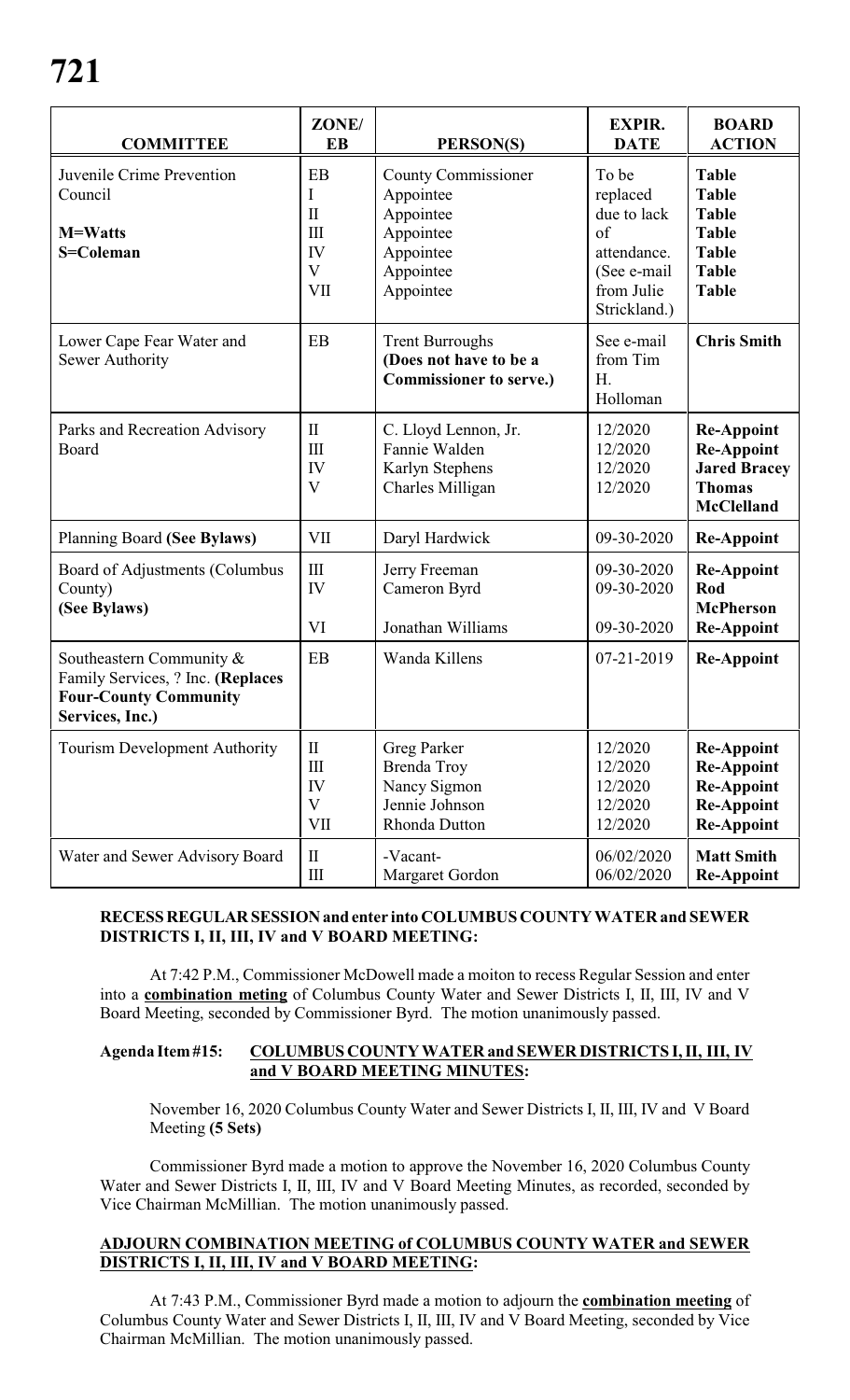# **Agenda Item #16: PUBLIC INPUT (by TELEPHONE, E-MAIL or LETTER).**

Chairman Bullard opened the floor for Public Input. No oral or written Public Input was received.

#### **Agenda Item #17: CONSENT AGENDA ITEMS:**

Commissioner Byrd made a motion to approve the following Budget Amendments, seconded by Vice Chairman McMillian. The motion unanimously passed.

#### **BUDGET AMENDMENTS**:

| <b>TYPE</b>         | <b>ACCOUNT</b> | <b>DETAILS</b>                 | <b>AMOUNT</b> |
|---------------------|----------------|--------------------------------|---------------|
| <b>Expenditures</b> | 10-4960-532100 | Telephone                      | 250           |
|                     | 10-4960-531100 | Travel                         | (250)         |
| <b>Expenditures</b> | 10-4960-569932 | <b>District Programs Grant</b> | 1,000         |
|                     | 10-4960-531100 | Travel                         | (1,000)       |
| <b>Expenditures</b> | 68-4520-558100 | Non-Capitalized Items          | 4,500         |
| <b>Revenue</b>      | 68-3452-489040 | Miscellaneous                  | 4,500         |

#### **Agenda Item #18: COMMENTS:**

Chairman Bullard opened the floor for comments. The following spoke.

#### A. **Department Managers:**

1. **Sheriff Jody Greene:** stated the following:

-I have a copy of the Sheriff's Standards signed by Governor Roy Cooper, that is mandated;

-The hiring process for employees has changed which will require a psychological evaluation;

-The present employees will have to go through a psychological process at the cost of \$435 each;

-We are trying to get accredited;

-This will entail a three (3) year process to get done; **and**

-I would like to congratulate the new County Commissioners that have come on board and the re-elected Commissioner.

2. **Algernon McKenzie:** stated that due to the COVID-19 virus, there will be no annual Christmas luncheon this year.

# B. **Board of Commissioners:**

- 1. **Vice Chairman Jerome McMillian:** stated the following: -I would like to congratulate the new CountyCommissioners that have come on board and the re-elected Commissioner; **and** -I look forward to working with you in the next few years.
- 2. **Commissioner McDowell:** stated the following: -Today is Pearl Harbor's Day which we lost 2,403 lives which was a great sacrifice; -911 Happened and 2,977 people were killed; -Everybody needs to let veterans know how they are appreciated; -Merry Christmas and Happy New Year; **and** -I would like to welcome the three (3) new County Commissioner and the re-elected County Commissioner.
- 3. **Commissioner Byrd:** stated the following:

-I hope you new County Commissioners have a good time on the Board;

-I look forward to working with you;

-It is a good practice to allow each item on the Agenda to stand on its own;

-Madame Attorney, what is the status of the stump at Hallsboro School?;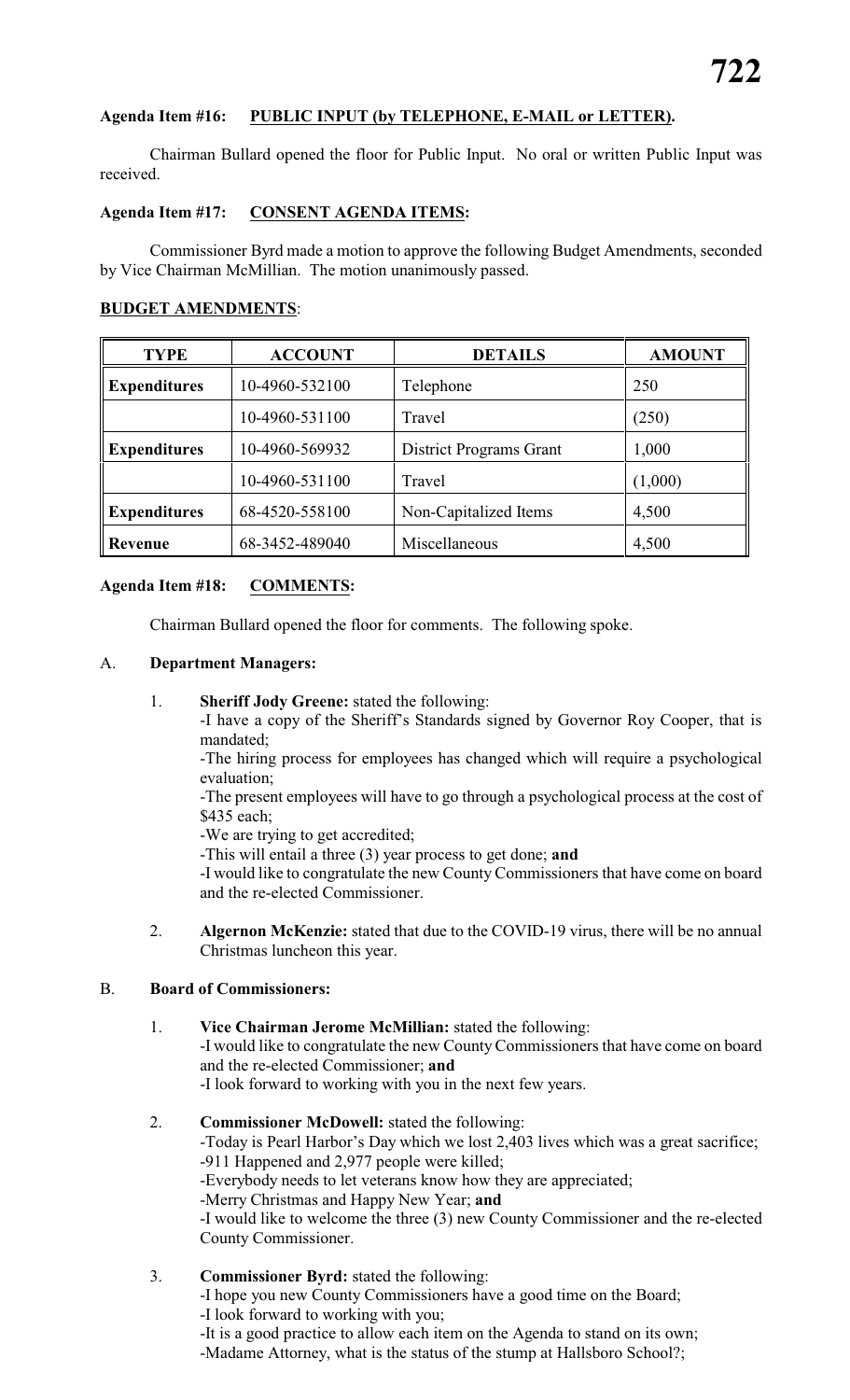-Gary, please contact the Town of Sandyfield regarding the purchase of water from Columbus County; **and**

-I wish each and everyone a very Merry Christmas and a Happy New Year.

- 4. **Commissioner Smith:** stated the following: -I look forward to working with you; -I have met several of the department heads, and they have some very tough and challenging jobs; **and** -My priorities are schools and law enforcement.
- 5. **Commissioner Coleman:** stated the following: -I appreciate the citizens putting me into office; -We need to work hard together to allow Columbus County to grow; **and** -I look forward to working with you.
- 6. **Commissioner Watts:** stated the following: -I would like to congratulate the new Commissioners; -We need to stand with our employees and let them know how much they are appreciated; -We need to work together as a team to help Columbus County grow; **and** -I wish everyone a very Merry Christmas and a Happy New Year.
- 7. **Chairman Bullard:** stated the following: -We need to work together, as a family, to allow Columbus County to go forward; -We need to respect our employees; -There is need for prayer for Columbus County and the employees; **and** -I wish everyone a very nice and safe Christmas and a Happy New Year.

#### C. **County Attorney (Amanda B. Prince):** stated the following:

- 1. I would like to welcome the new County Commissioners on board; **and**
- 2. I look forward to working with you.

#### **RECESS REGULAR SESSION and enter into CLOSED SESSION in ACCORDANCE with N.C.G.S. § 143-318.11(a) (5) (i) REAL ESTATE and (6) PERSONNEL:**

At 8:00 P.M., Commissioner Byrd made a motion to recess Regular Session in accordance with N.C.G.S. § 143-318.11(a) (5) (i) Real Estate and (6) Personnel, after a five (5) minute recess, seconded by Commissioner McDowell. The motion unanimously passed.

#### **Agenda Item #19: CLOSED SESSION in ACCORDANCE with N.C.G.S. § 143-318.11(a) (5) (i) REAL ESTATE and (6) PERSONNEL:**

No official action was taken.

#### **ADJOURN CLOSED SESSION and RESUME REGULAR SESSION:**

At 8:19 P.M., Commissioner Byrd made a motion to adjourn Closed Session and resume Regular Session, seconded by Commissioner Smith. The motion unanimously passed

Chairman Bullard requested that Amanda B. Prince, County Attorney, orally read the Closed Session General Account. Ms. Prince orally read the following: *"The County Commissioners discussed personnel matters with Neil Emory, North Carolina Association of County Commissioners. The County Commissioners discussed real estate acquisition with Gary Lanier. No official action was taken "*.

Commissioner McDowell made a motion to approve the Closed Session General Account, seconded by Vice Chairman McMillian. The motion unanimously passed.

### **MOTION:**

Commissioner Byrd made a motion to authorize Chairman Ricky Bullard to sign the necessary documents, as needed, as the Interim County Manager, until a County Manager could be on board, seconded by Commissioner Coleman. The motion unanimously passed.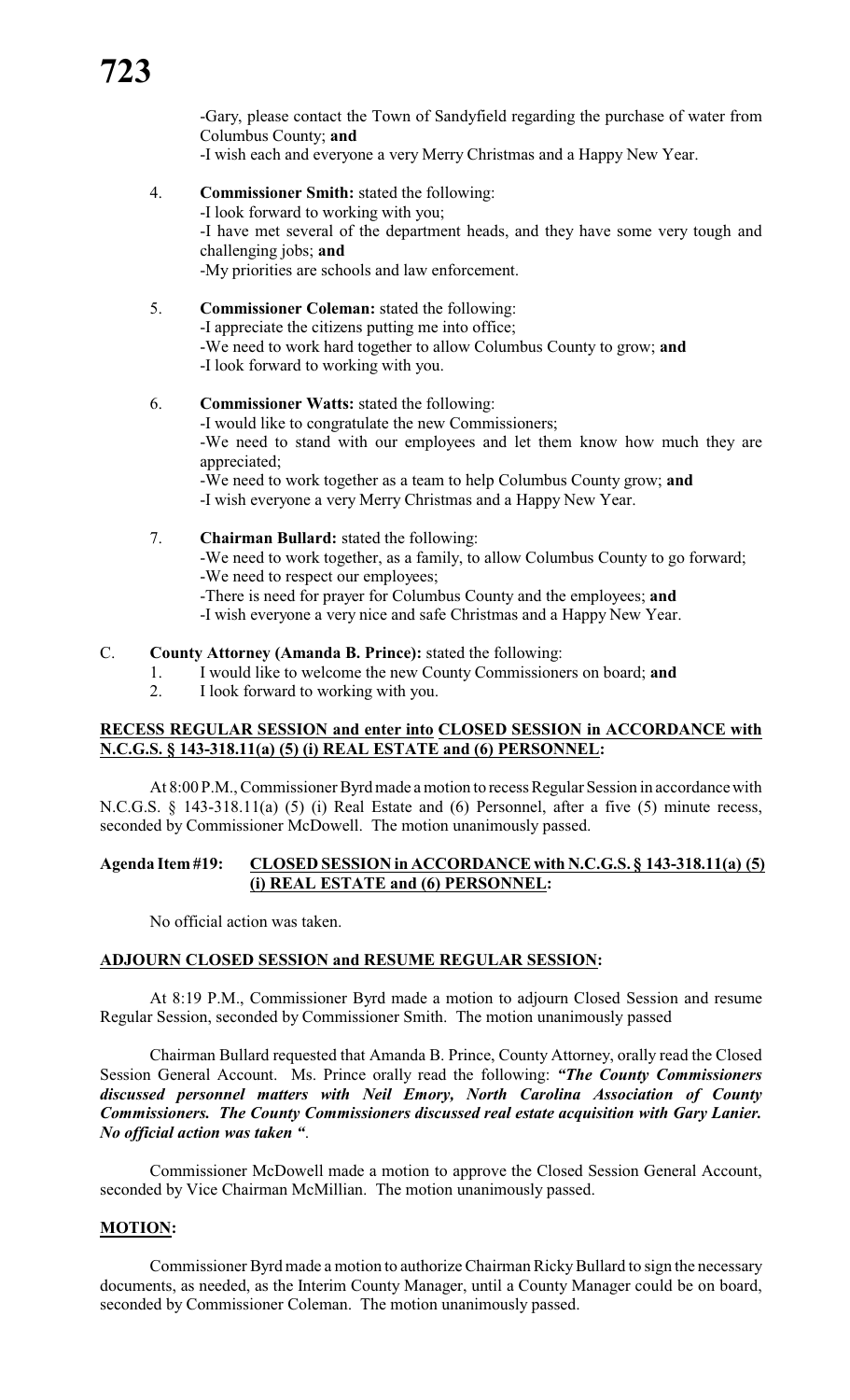#### **MOTION:**

Commissioner Byrd made a motion to authorize Gary Lanier, Economic Development Director, to negotiate prices on real property, seconded by Commissioner McDowell. The motion unanimously passed.

#### **Agenda Item #20: NOTICE and RESOLUTION - CANCELLATION of DECEMBER 21, 2020 BOARD MEETING, UNLESS NEEDED:**

Vice Chairman Jerome McMillian requested Board approval and adoption of the following Notice and Resolution.

# **NOTICE and RESOLUTION to CANCEL MEETING of the BOARD of COUNTY COMMISSIONERS of COLUMBUS COUNTY, NORTH CAROLINA**

The **Board of County Commissioners** of Columbus County, North Carolina, unanimously approved on the 7th day of December, 2020, to adopt the following **Resolution**.

# **W I T N E S S E T H :**

**WHEREAS,** the **Board of County Commissioners** of Columbus County, North Carolina, has presently scheduled meetings at 6:30 P.M. on the first Monday and at 6:30 P.M. on the third Monday of each month; **and**

**WHEREAS,** the **Board of County Commissioners** of Columbus County, North Carolina, is desirous of cancelling the meeting scheduled for the third Monday in December, only.

**BE IT, THEREFORE, RESOLVED BY THE BOARD OF COUNTY COMMISSIONERS OF COLUMBUS COUNTY**, North Carolina, pursuant to N.C.G.S. 153A-40, to cancel the regular meeting of the said Board scheduled for December 21, 2020, be, and the same is hereby canceled, and the next regularly scheduled meeting of the said Board shall be in the Columbus County Commissioners' Chambers, Dempsey B. Herring Courthouse Annex, 112 West Smith Street, Whiteville, North Carolina, on Monday, January 04, 2021.

**BE IT, FURTHER, RESOLVED** by the **Board of County Commissioners** that a copy of this **Resolution** and **Notice** shall be placed on the Courthouse Bulletin Board, as well as forwarded to all of the news media who has requested notice.

**ADOPTED** this the 7th day of December, 2020.

# **COLUMBUS COUNTY BOARD OF COMMISSIONERS** /s/ **RICKY BULLARD, Chairman ATTESTED BY:** /s/ **JUNE B. HALL, Clerk to Board**

Commissioner Byrd made a motion to approve and adopt the Notice and Resolution to Cancel Meeting of the Board of County Commissioners of Columbus County, North Carolina, seconded by Commissioner Smith. The motion unanimously passed.

### **Agenda Item #21: ADJOURNMENT:**

At 9:23 P.M., Commissioner McDowell made a motion to adjourn, seconded by Vice Chairman McMillian. The motion unanimously passed.

**\_\_\_\_\_\_\_\_\_\_\_\_\_\_\_\_\_\_\_\_\_\_\_\_\_\_\_\_ \_\_\_\_\_\_\_\_\_\_\_\_\_\_\_\_\_\_\_\_\_\_\_\_\_\_\_\_\_\_\_**

**APPROVED:**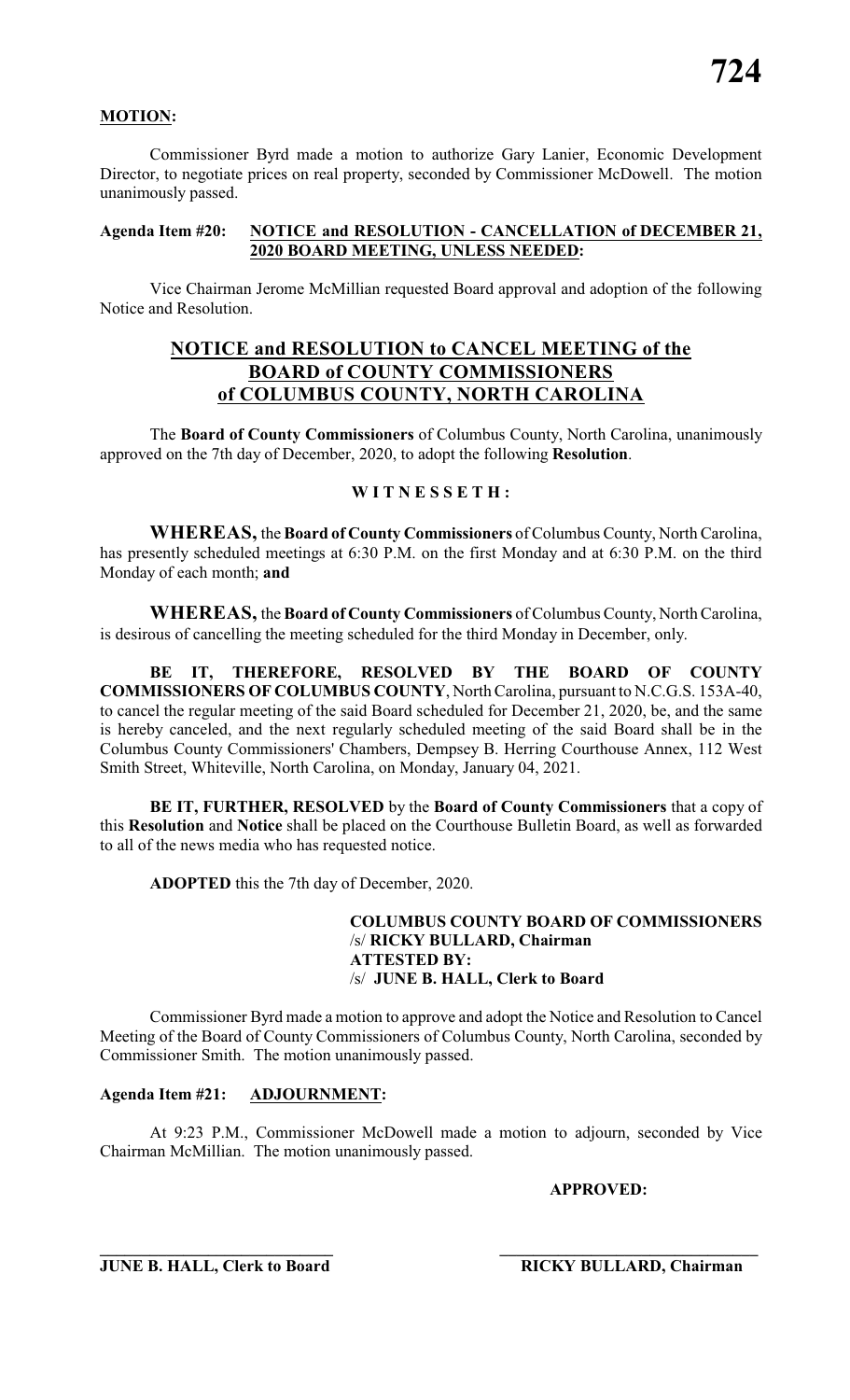The Honorable Columbus County Commissioners met on the above stated date and at the above stated time in the DempseyB. HerringCourthouse Annex, 112 West Smith Street, Whiteville, North Carolina 28472, for the purpose to act as the Columbus County Water and Sewer District I Board.

#### **COMMISSIONERS PRESENT: APPOINTEES PRESENT:**

Ricky Bullard, **Chairman/Interim County Manager** Amanda B. Prince, **County Attorney** Jerome McMillian, **Vice Chairman** June B. Hall, **Clerk to the Board** Chris Smith Bobbie Faircloth, **Finance Officer** Giles E. Byrd Lavern Coleman Brent Watts Charles T. McDowell

## **MEETING CALLED TO ORDER:**

At 7:42 P.M., Chairman RickyBullard called the **combination meeting** of Columbus County Water and Sewer Districts I, II, III, IV and V Board Meeting to order.

# **Agenda Item#15: COLUMBUS COUNTY WATER and SEWER DISTRICTS I, II, III, IV and V BOARD MEETING MINUTES:**

November 16, 2020 Columbus County Water and Sewer Districts I, II, III, IV and V Board Meeting **(5 Sets)**

Commissioner Byrd made a motion to approve the November 16, 2020 Columbus County Water and Sewer Districts I Board Meeting Minutes, as recorded, seconded by Vice Chairman McMillian. The motion unanimously passed.

#### **ADJOURNMENT:**

At 7:43 P.M., Commissioner Byrd made a motion to adjourn, seconded by Vice Chairman McMillian. The motion unanimously passed.

**\_\_\_\_\_\_\_\_\_\_\_\_\_\_\_\_\_\_\_\_\_\_\_\_\_\_\_\_ \_\_\_\_\_\_\_\_\_\_\_\_\_\_\_\_\_\_\_\_\_\_\_\_\_\_\_\_\_\_**

**APPROVED:**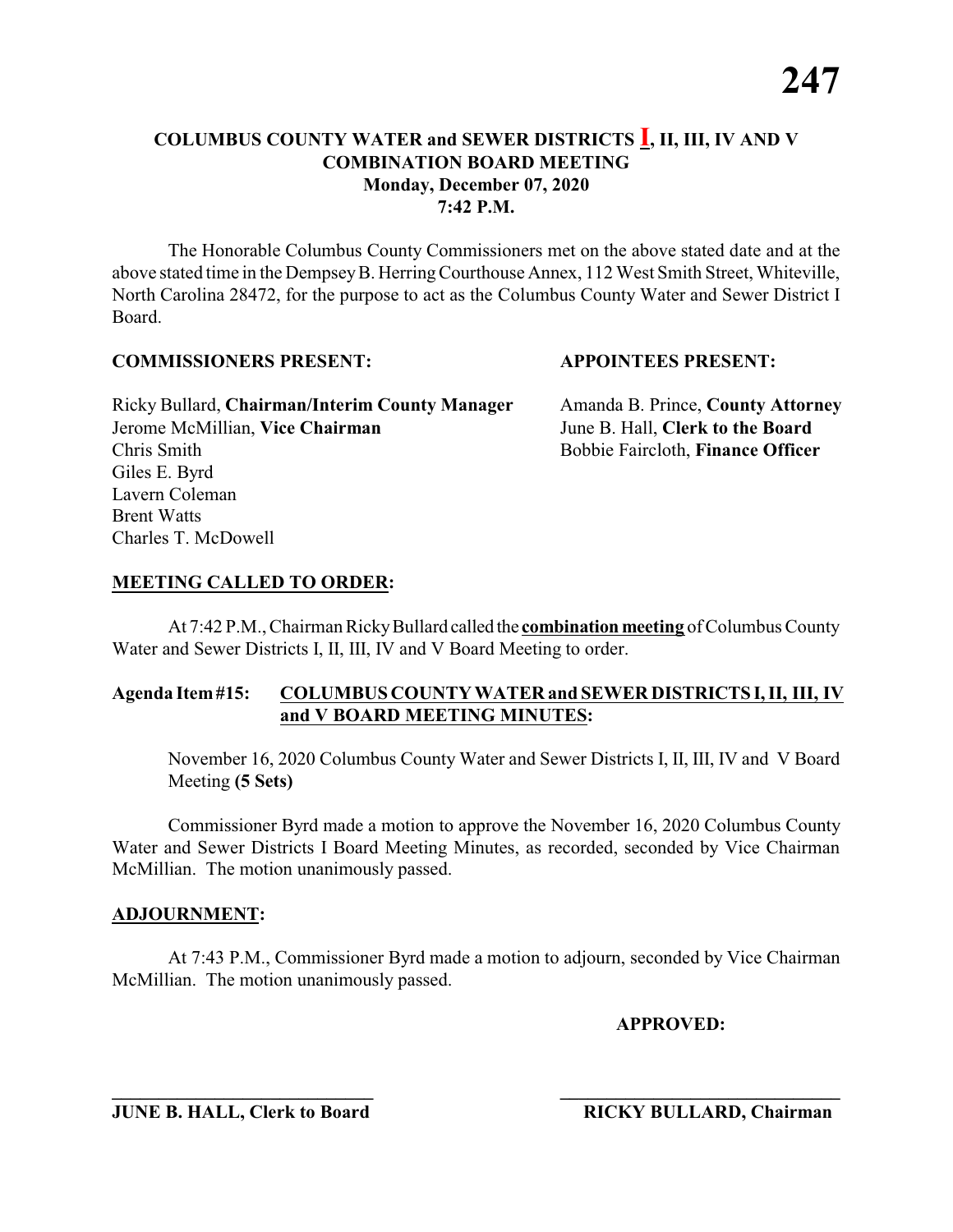The Honorable Columbus County Commissioners met on the above stated date and at the above stated time in the DempseyB. HerringCourthouse Annex, 112 West Smith Street, Whiteville, North Carolina 28472, for the purpose to act as the Columbus County Water and Sewer District II Board.

#### **COMMISSIONERS PRESENT: APPOINTEES PRESENT:**

Ricky Bullard, **Chairman/Interim County Manager** Amanda B. Prince, **County Attorney** Jerome McMillian, **Vice Chairman** June B. Hall, **Clerk to the Board** Chris Smith Bobbie Faircloth, **Finance Officer** Giles E. Byrd Lavern Coleman Brent Watts Charles T. McDowell

# **MEETING CALLED TO ORDER:**

At 7:42 P.M., Chairman RickyBullard called the **combination meeting** of Columbus County Water and Sewer Districts I, II, III, IV and V Board Meeting to order.

# **Agenda Item#15: COLUMBUS COUNTY WATER and SEWER DISTRICTS I, II, III, IV and V BOARD MEETING MINUTES:**

November 16, 2020 Columbus County Water and Sewer Districts I, II, III, IV and V Board Meeting **(5 Sets)**

Commissioner Byrd made a motion to approve the November 16, 2020 Columbus County Water and Sewer District II Board Meeting Minutes, as recorded, seconded by Vice Chairman McMillian. The motion unanimously passed.

## **ADJOURNMENT:**

At 7:43 P.M., Commissioner Byrd made a motion to adjourn, seconded by Vice Chairman McMillian. The motion unanimously passed.

**\_\_\_\_\_\_\_\_\_\_\_\_\_\_\_\_\_\_\_\_\_\_\_\_\_\_\_\_ \_\_\_\_\_\_\_\_\_\_\_\_\_\_\_\_\_\_\_\_\_\_\_\_\_\_\_\_\_\_**

**APPROVED:**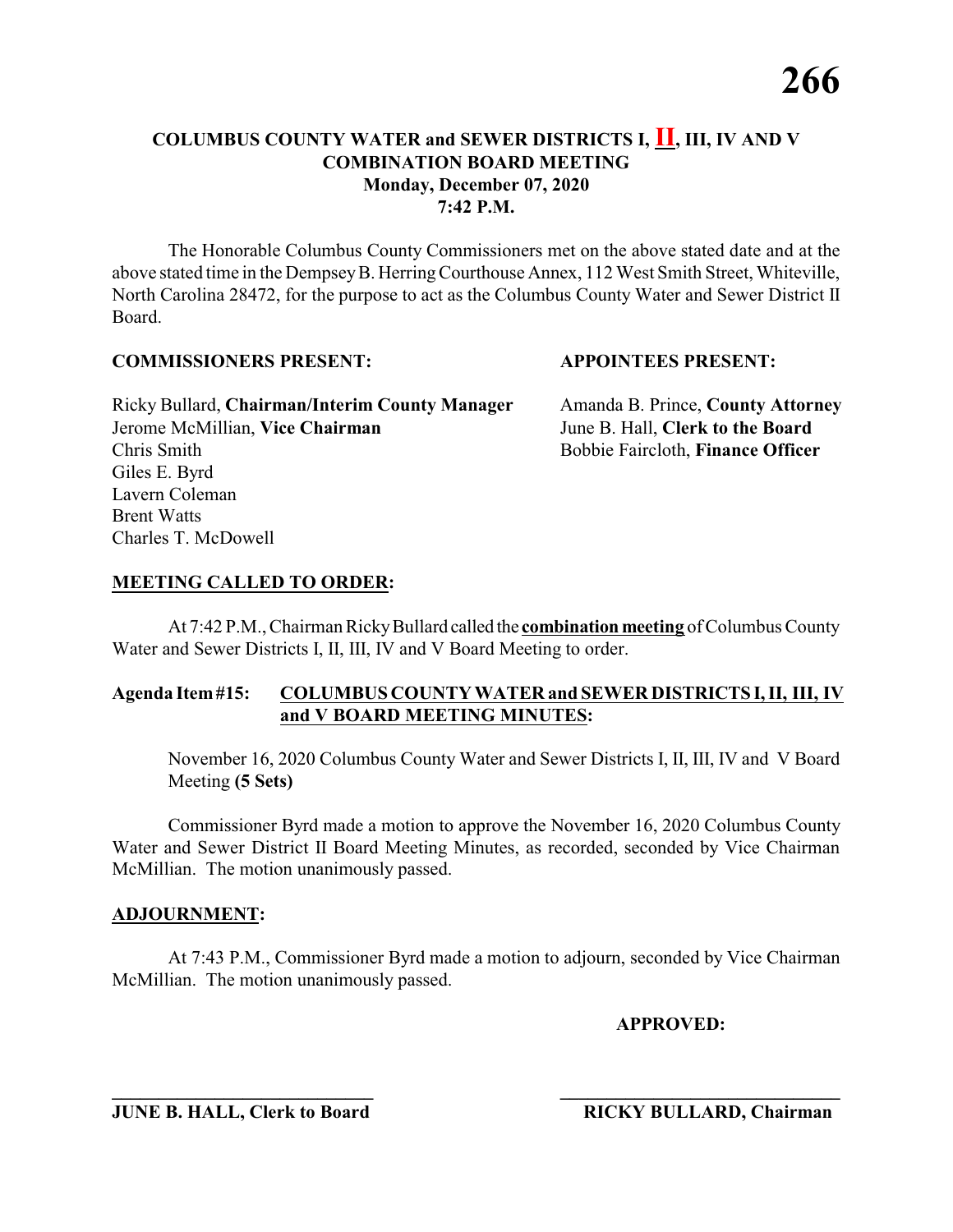The Honorable Columbus County Commissioners met on the above stated date and at the above stated time in the DempseyB. HerringCourthouse Annex, 112 West Smith Street, Whiteville, North Carolina 28472, for the purpose to act as the Columbus County Water and Sewer District III Board.

## **COMMISSIONERS PRESENT: APPOINTEES PRESENT:**

Ricky Bullard, **Chairman/Interim County Manager** Amanda B. Prince, **County Attorney** Jerome McMillian, **Vice Chairman** June B. Hall, **Clerk to the Board** Chris Smith Bobbie Faircloth, **Finance Officer** Giles E. Byrd Lavern Coleman Brent Watts Charles T. McDowell

## **MEETING CALLED TO ORDER:**

At 7:42 P.M., Chairman RickyBullard called the **combination meeting** of Columbus County Water and Sewer Districts I, II, III, IV and V Board Meeting to order.

# **Agenda Item#15: COLUMBUS COUNTY WATER and SEWER DISTRICTS I, II, III, IV and V BOARD MEETING MINUTES:**

November 16, 2020 Columbus County Water and Sewer Districts I, II, III, IV and V Board Meeting **(5 Sets)**

Commissioner Byrd made a motion to approve the November 16, 2020 Columbus County Water and Sewer District III Board Meeting Minutes, as recorded, seconded by Vice Chairman McMillian. The motion unanimously passed.

## **ADJOURNMENT:**

At 7:43 P.M., Commissioner Byrd made a motion to adjourn, seconded by Vice Chairman McMillian. The motion unanimously passed.

**\_\_\_\_\_\_\_\_\_\_\_\_\_\_\_\_\_\_\_\_\_\_\_\_\_\_\_\_ \_\_\_\_\_\_\_\_\_\_\_\_\_\_\_\_\_\_\_\_\_\_\_\_\_\_\_\_\_\_**

**APPROVED:**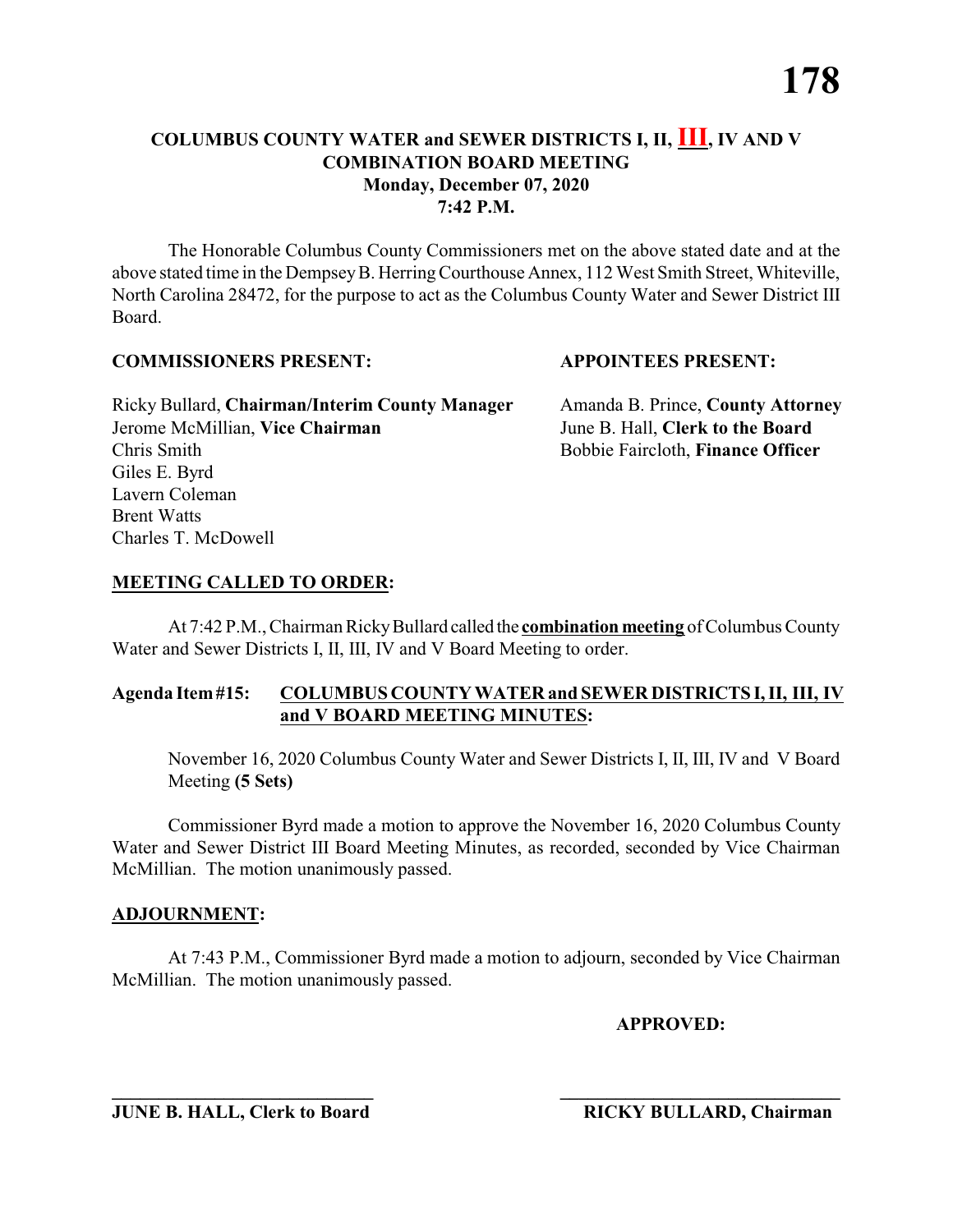The Honorable Columbus County Commissioners met on the above stated date and at the above stated time in the Dempsey B. Herring Courthouse Annex, 112 West Smith Street, Whiteville, North Carolina 28472, for the purpose to act as the Columbus County Water and Sewer District IV Board.

## **COMMISSIONERS PRESENT: APPOINTEES PRESENT:**

Ricky Bullard, **Chairman/Interim County Manager** Amanda B. Prince, **County Attorney** Jerome McMillian, **Vice Chairman** June B. Hall, **Clerk to the Board** Chris Smith Bobbie Faircloth, **Finance Officer** Giles E. Byrd Lavern Coleman Brent Watts Charles T. McDowell

# **MEETING CALLED TO ORDER:**

At 7:42 P.M., Chairman RickyBullard called the **combination meeting** of Columbus County Water and Sewer Districts I, II, III, IV and V Board Meeting to order.

# **Agenda Item#15: COLUMBUS COUNTY WATER and SEWER DISTRICTS I, II, III, IV and V BOARD MEETING MINUTES:**

November 16, 2020 Columbus County Water and Sewer Districts I, II, III, IV and V Board Meeting **(5 Sets)**

Commissioner Byrd made a motion to approve the November 16, 2020 Columbus County Water and Sewer District IV Board Meeting Minutes, as recorded, seconded by Vice Chairman McMillian. The motion unanimously passed.

## **ADJOURNMENT:**

At 7:43 P.M., Commissioner Byrd made a motion to adjourn, seconded by Vice Chairman McMillian. The motion unanimously passed.

**\_\_\_\_\_\_\_\_\_\_\_\_\_\_\_\_\_\_\_\_\_\_\_\_\_\_\_\_ \_\_\_\_\_\_\_\_\_\_\_\_\_\_\_\_\_\_\_\_\_\_\_\_\_\_\_\_\_\_**

**APPROVED:**